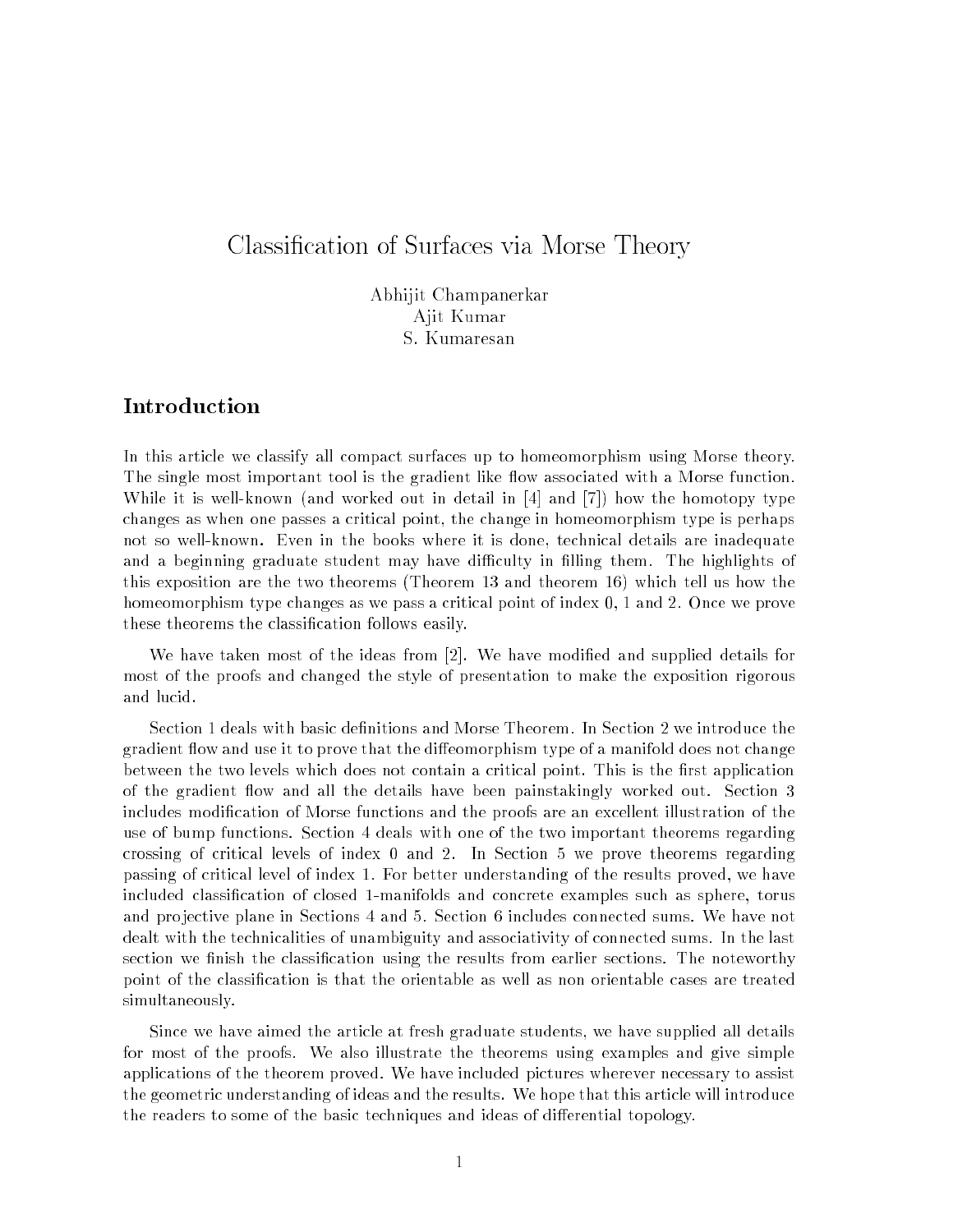## 1 Criti
al Points and Morse Lemma

We assume all surfaces to be compact, connected, without boundary (closed) unless stated otherwise.

**Definition 1.** Let M be a smooth manifold and  $f: M \to \mathbb{R}$ , a smooth function on M. A point  $p \in M$  is said to be a critical point of f if  $Df(p)$  is singular on  $T_p(M)$ . The image of p under f, that is,  $f(p)$  is called a critical value of f. Any real number which is not a critical value is called a regular value of  $f$ .

**Example 1.** If f is a constant function on M then all points of M are critical points.

**Example 2.** Let  $M = S^{\top} \subseteq \mathbb{R}^{\top}$  and  $f(x, y, z) = z$ . Then  $N = (0, 0, 1)$  and  $S = (0, 0, -1)$ are the two critical points of  $f$ .

**Example 3.** If M is a compact manifold then there exist at least two critical points for any nonconstant function f on M, namely the maximum and minimum of f.

**Example 4.** Let  $M = T_1$ - the 2-dimensional torus and f be the height function on M. Then there are four critical points  $X_1, X_2, X_3, X_4$ . See Fig. 1.



Figure 1: Criti
al Points on the torus and the sphere

Let M be a smooth manifold of dimension n. Let  $\phi: U \to M$  be a parameterizations, where  $U \subseteq \mathbb{R}^n$  is an open set containing  $0$ . If  $\phi(0) \equiv p$ , then we say that  $\phi$  is centered at  $p$ .

**Definition 2.** Let M be a smooth manifold of dimension n and  $f: M \to \mathbb{R}$ , a smooth function on M. Let  $(\phi, U)$  be a parameterization centered at p. Define  $g := f \circ \phi$ . The Hessian of f with respect to  $\phi$  is a matrix defined as

$$
H_{\phi}(f) = H(f \circ \phi) := \left(\frac{\partial^2 g}{\partial x_i \partial x_j}\right), 1 \leq i, j \leq n.
$$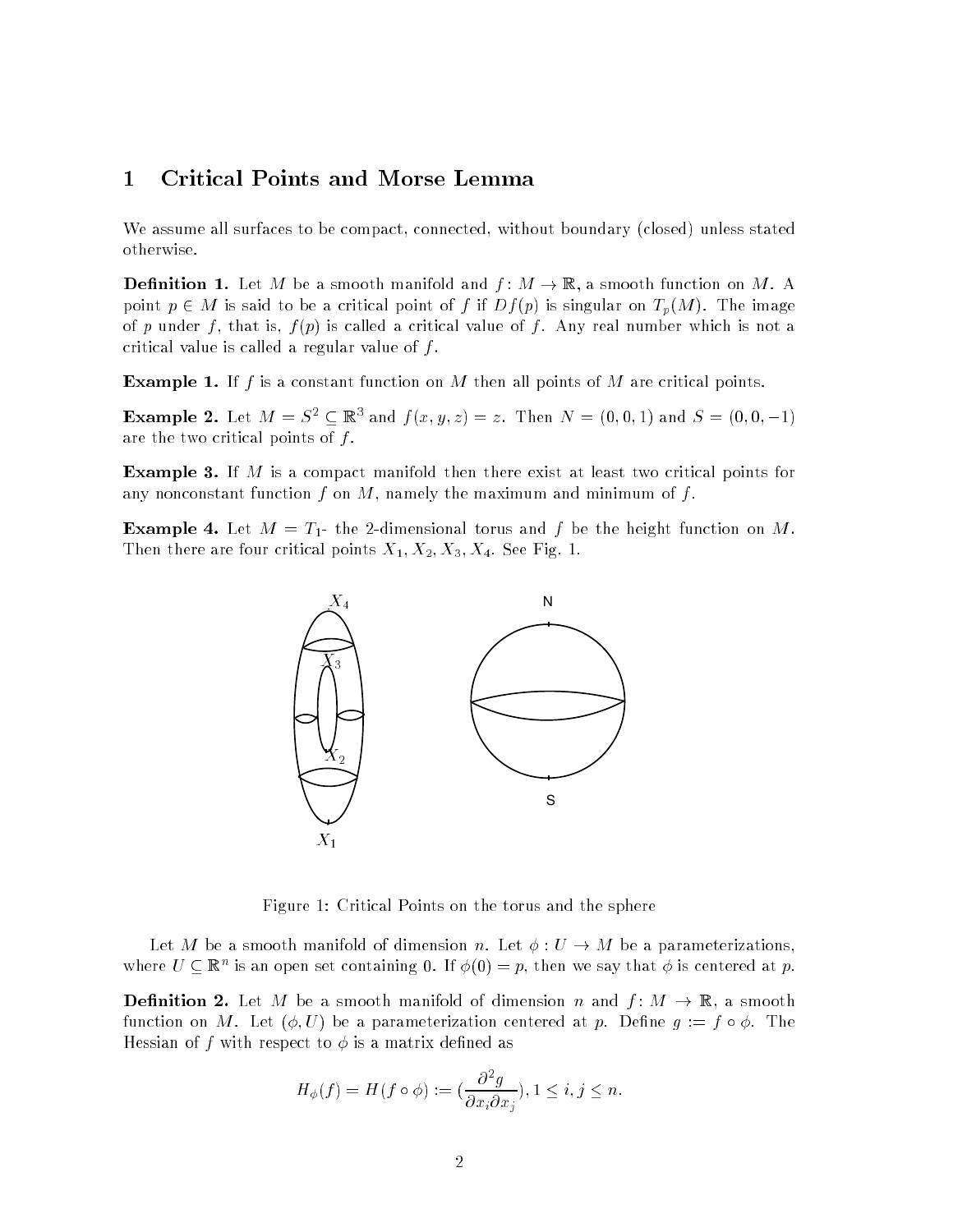Let M be a surface. Let  $(\phi, U)$  and  $(\psi, V)$  be two parameterization centered at p. Let  $(x, y)$  and  $(u, v)$  be coordinates w.r.t.  $\phi$  and  $\psi$  respectively. Let  $\theta(u, v) = (x(u, v), y(u, v))$ be the corresponding change of coordinates. Define  $h(u, v) := g \circ \theta(u, v)$ . Then  $h = f \circ \psi$ and the partial derivatives of  $h$  are as follows:

$$
\frac{\partial h}{\partial u} = g_x x_u + g_y y_u,\n\frac{\partial h}{\partial v} = g_x x_v + g_y y_v,\n\frac{\partial^2 h}{\partial u^2} = g_{xx} x_u^2 + 2 g_{xy} x_u y_u + g_{yy} y_u^2 + g_x x_{uu} + g_y y_{uu},\n\frac{\partial^2 h}{\partial v^2} = g_{xx} x_v^2 + 2 g_{xy} x_v y_v + g_{yy} y_v^2 + g_x x_{vv} + g_y y_{vv},\n\frac{\partial^2 h}{\partial u \partial v} = g_{xx} x_u x_v + g_{xy} x_u y_v + g_x x_{uv} + g_{yx} x_v y_u + g_{yy} y_u y_v + g_y y_{uv}.
$$

If p is a critical point of f then  $g_x = 0 = g_y$  and hence the Hessians of f with respect to  $\phi$  and  $\psi$  are related as follows :

$$
H_{\psi}(f) = J^{t}(\theta) \circ H_{\phi}(f) \circ J(\theta)
$$
\n<sup>(1)</sup>

where  $J(\theta)$  denotes the Jacobian of  $\theta$ .

**Definition 3.** Let f be a smooth function on a surface M. A critical point p of f is said to be non degenerate if  $H_{\phi}(f)(p)$  is non singular for any parameterization  $\phi$  centered at p.

It follows from Eq. 1 that this definition is independent of the parameterization.

**Example 5.** All critical points in Example 1 are degenerate. All critical points in Example 2 and 4 are non degenerate.

**Definition 4.** The index of a non degenerate critical point  $p$  of smooth function  $f$  on a surface M is the dimension of the maximal subspace of  $T_pM$  on which  $H(f)$  is negative definite.

The index of a critical point is independent of the parameterization follows from Sylvester's Law.

**Remark 1.** Concepts of non degeneracy and index also hold for any smooth manifold.

**Example 6.** In Example 4  $X_1$  is a critical point of index 0,  $X_2$  and  $X_3$  are critical points of index 1 and  $X_4$  is of index 2.

**Theorem 1 (Morse, 1932).** Let M be a surface and  $f : M \to \mathbb{R}$ , a smooth function on M. Let  $p \in M$  be a non degenerate critical point of f. Then there exists a parameterization  $(\phi, U)$  centered at p and coordinates  $(X, Y)$  such that

$$
f \circ \phi(X, Y) = f(p) + g_i(X, Y), \qquad 0 \le i \le 2,
$$

where  $i$  is the index of  $p$  and  $g_i$ 's are defined as follows:

$$
g_0(X,Y) = X^2 + Y^2
$$
,  $g_1(X,Y) = X^2 - Y^2$  and  $g_2(X,Y) = -X^2 - Y^2$ .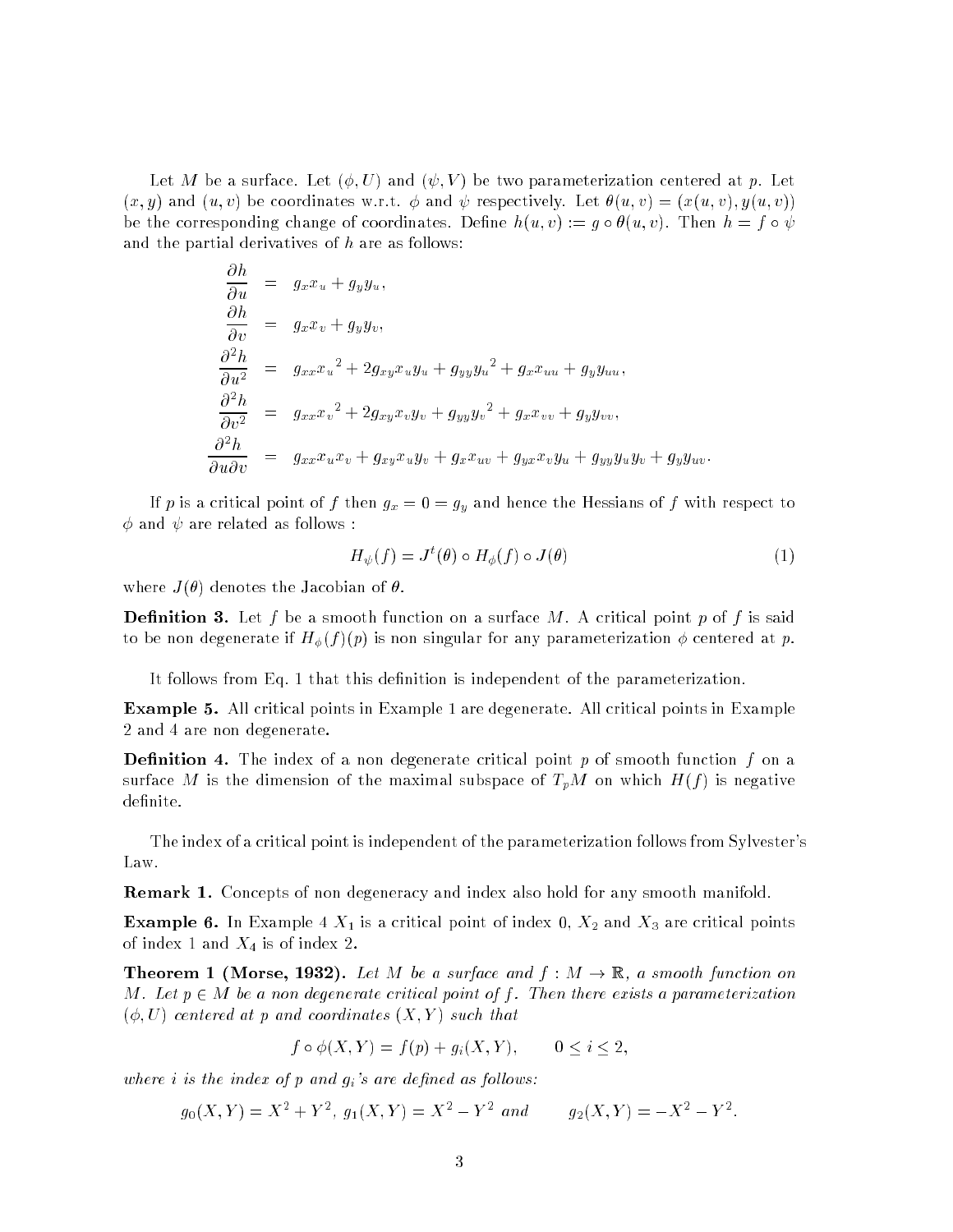Define a map  $g := f \circ \phi : U \to \mathbb{R}$  where  $\phi$  is a parameterization centered at p. Then g is smooth and  $(0,0)$  is a non degenerate critical point of g. It is enough to prove the following form of the above theorem.

**Theorem 2.** Let  $U \subseteq \mathbb{R}^2$  be a neighborhood of  $(0,0)$  and  $f: U \to \mathbb{R}$  be a smooth function. Assume that  $(0,0)$  is a non degenerate critical point of f of index i for  $0 \le i \le 2$ . Then there exists a diffeomorphism  $\phi: V \to \phi(V) \subset U$ , where V is an open set containing  $(0,0)$ in  $\mathbb{R}^2$ ,  $\varphi(0,0) \equiv (0,0)$  and a system of coordinates  $(\Lambda, Y)$  on U such that

$$
f \circ \phi(X, Y) = f(0, 0) + g_i(X, Y).
$$

Proof. By Taylor series expansion f near origin is of the form:

$$
f(x,y) - f(0,0) = R(x,y)x^{2} + 2S(x,y)xy + T(x,y)y^{2}
$$
\n(2)

where  $R, S$  and  $T$  are smooth functions defined as:

$$
R(x,y) = \int_0^1 (1-t) f_{xx}(tx, ty) dt, \qquad R(0,0) = r,
$$
  
\n
$$
S(x,y) = \int_0^1 (1-t) f_{xy}(tx, ty) dt, \qquad S(0,0) = s,
$$
  
\n
$$
T(x,y) = \int_0^1 (1-t) f_{yy}(tx, ty) dt, \qquad T(0,0) = t.
$$

Note that  $R(0,0) = \frac{1}{2} J_{xx}(0,0), S(0,0) = \frac{1}{2} J_{xy}(0,0)$  and  $I(0,0) = \frac{1}{2} J_{yy}(0,0)$ . In classical notation we say that  $(0,0)$  is a non-degenerate critical point of  $f$  if  $rt - s^- \neq 0$ .

**Case 1.** Let  $rt - s^- > 0$  and  $r > 0$ . Since R is continuous, there exists a neighbourhood  $U_1 \subseteq U$  of  $[0,0)$  in which R and  $\kappa I = S^-$  remain positive. So we can write Eq. 2 as:

$$
f(x,y) - f(0,0) = R(x,y)[x + y\frac{S(x,y)}{R(x,y)}]^2 + y^2 \frac{R(x,y)T(x,y) - S^2(x,y)}{R(x,y)}.
$$
 (3)

Define

$$
X = X(x, y) := \sqrt{R(x, y)} [x + y \frac{S(x, y)}{R(x, y)}],
$$
  
\n
$$
Y = Y(x, y) := y \sqrt{\frac{R(x, y)T(x, y) - S^2(x, y)}{R(x, y)}}.
$$

Define  $\theta: U_1 \to \mathbb{R}^+$  as  $\theta(x,y) = (A(x,y), Y(x,y))$ . Then  $\theta(0,0) = (0,0)$  and Jacobian J()(0; 0) =  $\sqrt{rt - s^2} \neq 0$ . Hence by inverse mapping theorem  $\theta$  is invertible in some neignbourhood v of  $(0,0)$ . Define  $\phi(A, Y) = \theta^{-1}(A, Y) = (x(A, Y), y(A, Y))$ . Then Eq. 3 be
omes:

 $f \circ \phi(X, Y) = f(0, 0) + X^{-} + Y^{-} = f(0, 0) + g_{0}(X, Y).$ 

Since r is positive, t is also positive and hence the index of  $(0,0)$  is 0.

Case  $\Delta$ . Let  $rt - s^- > 0$  and  $r < 0$ . Then we write Eq. 3 as:

$$
f(x,y) - f(0,0) = -(-R(x,y))[x + y\frac{S(x,y)}{R(x,y)}]^2 - y^2 \frac{R(x,y)T(x,y) - S^2(x,y)}{-R(x,y)}
$$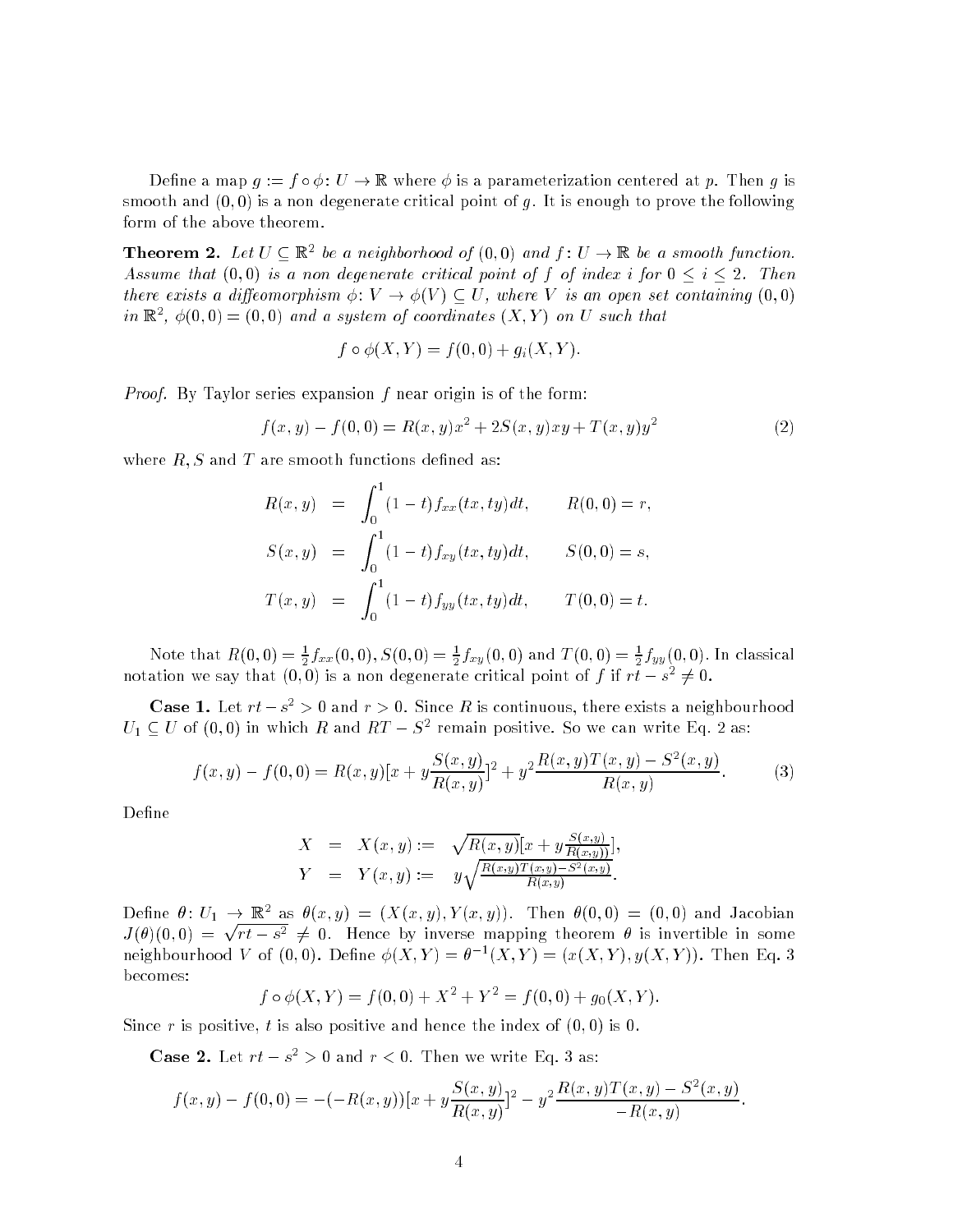Then define

$$
X = X(x, y) := \sqrt{-R(x, y)} [x + y \frac{S(x, y)}{R(x, y)}],
$$
  
\n
$$
Y = Y(x, y) := y \sqrt{\frac{R(x, y)T(x, y) - S^2(x, y)}{-R(x, y)}}.
$$

Again pro
eeding as before we get

$$
f \circ \phi(X, Y) = f(0, 0) - X^2 - Y^2 = f(0, 0) + g_2(X, Y).
$$

Since r is negative, t is negative and hence index of  $(0,0)$  is 2.

**Case 3.** Let  $rt - s^ \lt$  0 and  $r > 0$ . Using similar arguments as before we get:

$$
f \circ \phi(X, Y) = f(0, 0) + X^2 - Y^2 = f(0, 0) + g_1(X, Y).
$$

If  $r$  is negative, then we can write Eq. 3 as:

$$
f(x,y) - f(0,0) = -(-R(x,y))[x + y\frac{S(x,y)}{R(x,y)}]^2 + y^2 \frac{S^2(x,y) - R(x,y)T(x,y)}{-R(x,y)}.
$$

Then define

$$
X = X(x, y) := y \sqrt{\frac{S^{2}(x, y) - R(x, y)T(x, y)}{-R(x, y)}},
$$
  
\n
$$
Y = Y(x, y) := \sqrt{-R(x, y)}[x + y \frac{S(x, y)}{R(x, y)}]
$$

Pro
eeding as above we get

$$
f \circ \phi(X, Y) = f(0, 0) + X^2 - Y^2 = f(0, 0) + g_1(X, Y).
$$

If  $t$  is non zero then the same arguments go through.

Lastly suppose both of them are zero (for example the case of hyperbola  $f(x, y) = xy$ ). Consider a map  $\phi(x, y) = (u(x, y), v(x, y)),$  where  $u = x + y$  and  $v = x - y$ . Now define a map  $g(u, v) = f(\frac{u}{2}, \frac{v}{2})$ . I nen

$$
g_u = \frac{1}{2}f_x + \frac{1}{2}f_y
$$
 and  $g_{uu} = \frac{1}{4}f_{xx} + \frac{1}{2}f_{xy} + \frac{1}{4}f_{yy}.$ 

Hence  $g_{uu}(0,0) = \frac{1}{2}J_{xy}(0,0) = s \neq 0$ . Otherwise the  $rt - s^2 = 0$ , a contradiction. Again proceeding as above for the function  $g$  we get the required result. Check that in any case the index of  $(0,0)$  is 1. □

**Remark 2.** The converse of the above theorem is also true.

**Example 7.** Let  $M = \mathbb{I}$  the une projective plane obtained by identifying antipodal points of  $S^+$ . Consider the map  $\overline{f}:M\to\mathbb{R}$  defined by  $\overline{f}((x,y,z))=x^++2y^++3z^+$ . Check that this is a smooth function on  $\mathbb{F}^2$ ,  $[(1,0,0)], [(0,1,0)]$  and  $[(0,0,1)]$  are the only critical points with index 0, 1 and 2 respectively.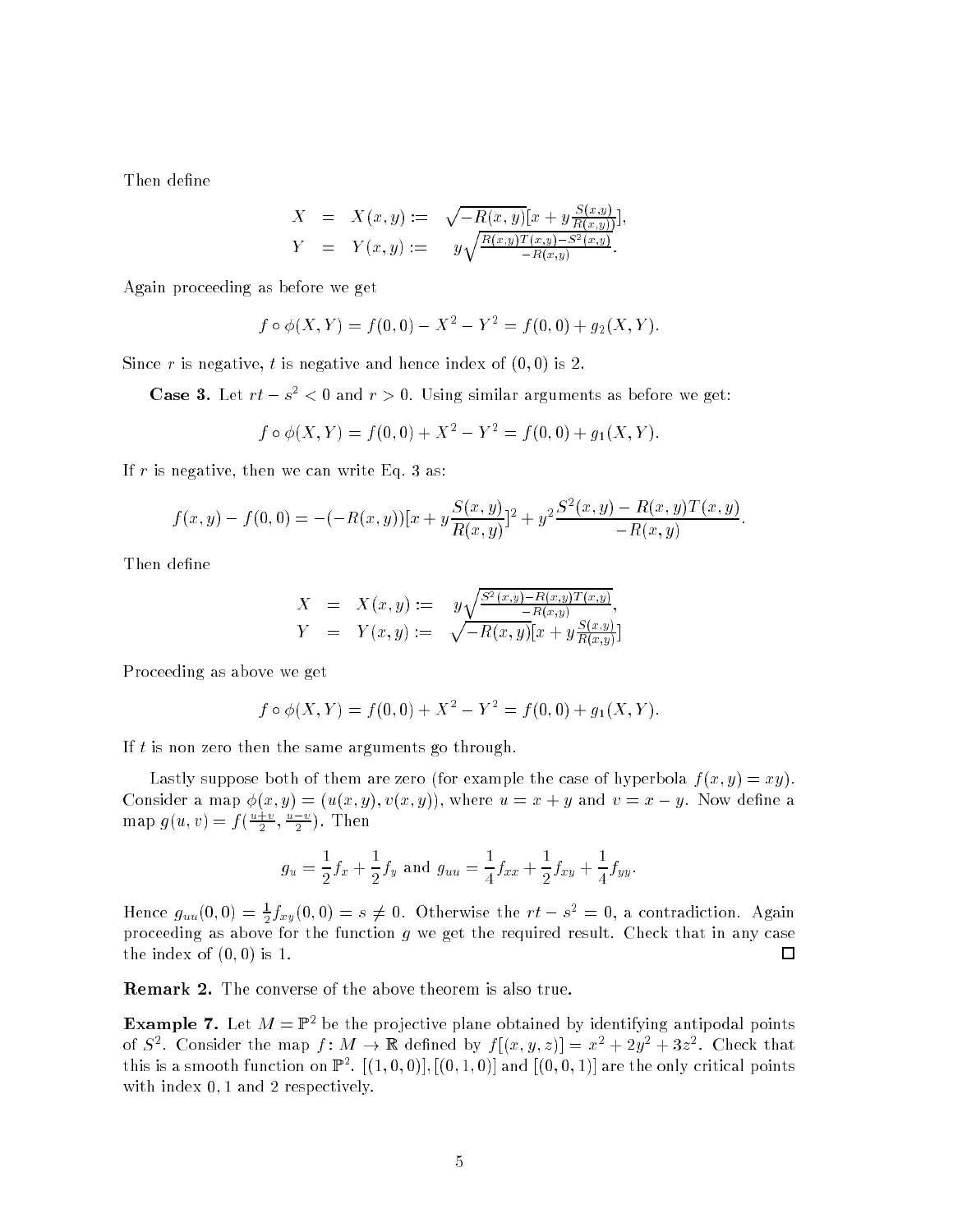Let us illustrate this example. Let  $U_1 = \{[(x, y, z)] : x \neq 0\}, U_2 = \{[(x, y, z)] : y \neq 0\}$ and  $U_3 = \{[(x, y, z)] : z \neq 0\}$ . Define maps

$$
\phi_1: \mathbb{R}^2 \to U_1 \text{ as } \phi_1(u, v) = \frac{[(1, u, v)]}{\sqrt{1 + u^2 + v^2}},
$$
  

$$
\phi_2: \mathbb{R}^2 \to U_2 \text{ as } \phi_2(u, v) = \frac{[(u, 1, v)]}{\sqrt{1 + u^2 + v^2}} \text{ and}
$$
  

$$
\phi_3: \mathbb{R}^2 \to U_3 \text{ as } \phi_3(u, v) = \frac{[(u, v, 1)]}{\sqrt{1 + u^2 + v^2}}.
$$

It is easy to check that  $(\varphi_i, \mathbb{R}^*)$  for  $i = 1, 2, 3$  are parameterizations and that  $(U_i, \varphi_i^{-})$ for  $i=1,2,3$  form a chart on  $\mathbb{F}^\ast$ . We will find critical points and their indices using the remark 2. Define a map  $g = f \circ \phi_1 : \mathbb{R}^2 \to \mathbb{R}$  as

$$
g(u, v) = f \circ \phi_1(u, v) = \frac{1}{1 + u^2 + v^2} + \frac{2u^2}{1 + u^2 + v^2} + \frac{3v^2}{1 + u^2 + v^2}
$$

Its is easy to check that  $g_u, g_v$  vanishes only at  $(u, v) = (0, 0)$ . Hence  $[(1, 0, 0)]$  is the only critical point of f in  $U_1$ . Define

$$
U(u, v) := \frac{u}{\sqrt{1 + u^2 + v^2}} \text{ and } V(u, v) := \frac{v\sqrt{2}}{\sqrt{1 + u^2 + v^2}}
$$

It is easy to check that these are coordinates in some neighbourhood of  $(0,0)$ . Let  $\theta$  be the inverse of  $(U, V)$ . Then  $q \circ \sigma(U, V) = 1 + U^+ + V^-$ . Hence by femaly  $Z$  [(1,0,0)] is a non degenerate critical point of index 0. Similarly one can check for the other critical points.

Remark 3. Morse Theorem is true for any smooth manifold.

Corollary 3. Non degenerate critical points of a smooth function are isolated.

The function  $g_i$ ,  $i = 0, 1, 2$  defined in the theorem 1 are called the model functions.

Model neighbourhood of  $g_i$ 's are neighbourhoods  $U(s), s > 0$  of  $(0,0)$  in  $\mathbb{R}^2$  defined as follows:

For  $i=0$  and  $i=2$ ,  $U(s)$  is a disc of radius  $\sqrt{s}$ .

$$
U(s) = \{(X, Y) \in \mathbb{R}^2 : X^2 + Y^2 \le s\}
$$

For  $i=1$ ,

$$
U(s) = \{(X, Y) \in \mathbb{R}^2 : |X^2 - Y^2| \le s, |XY| \le s\}.
$$

This is an octagon which is homeomorphic to a rectangle. See Fig. 2.

**Definition 5.** Let  $f: M \to \mathbb{R}$  be a smooth function on a closed surface M. Let p be a non degenerate critical point of f. Let  $(\phi, U)$  be a parameterization centered at p such that f in  $U$  is of the form

$$
f(\phi(X,Y)) = f(p) + g_i(X,Y)
$$

where i is the index of p. Let  $V \subseteq U$  be a model neighbourhood for  $g_i$ . Then the neighbourhood  $\phi(V)$  of p is called a canonical neighbourhood of p and  $(\phi, V)$  is called a canonical parameterization. See Fig. 3.

We will assume that boundary is included in canonical neighbourhoods.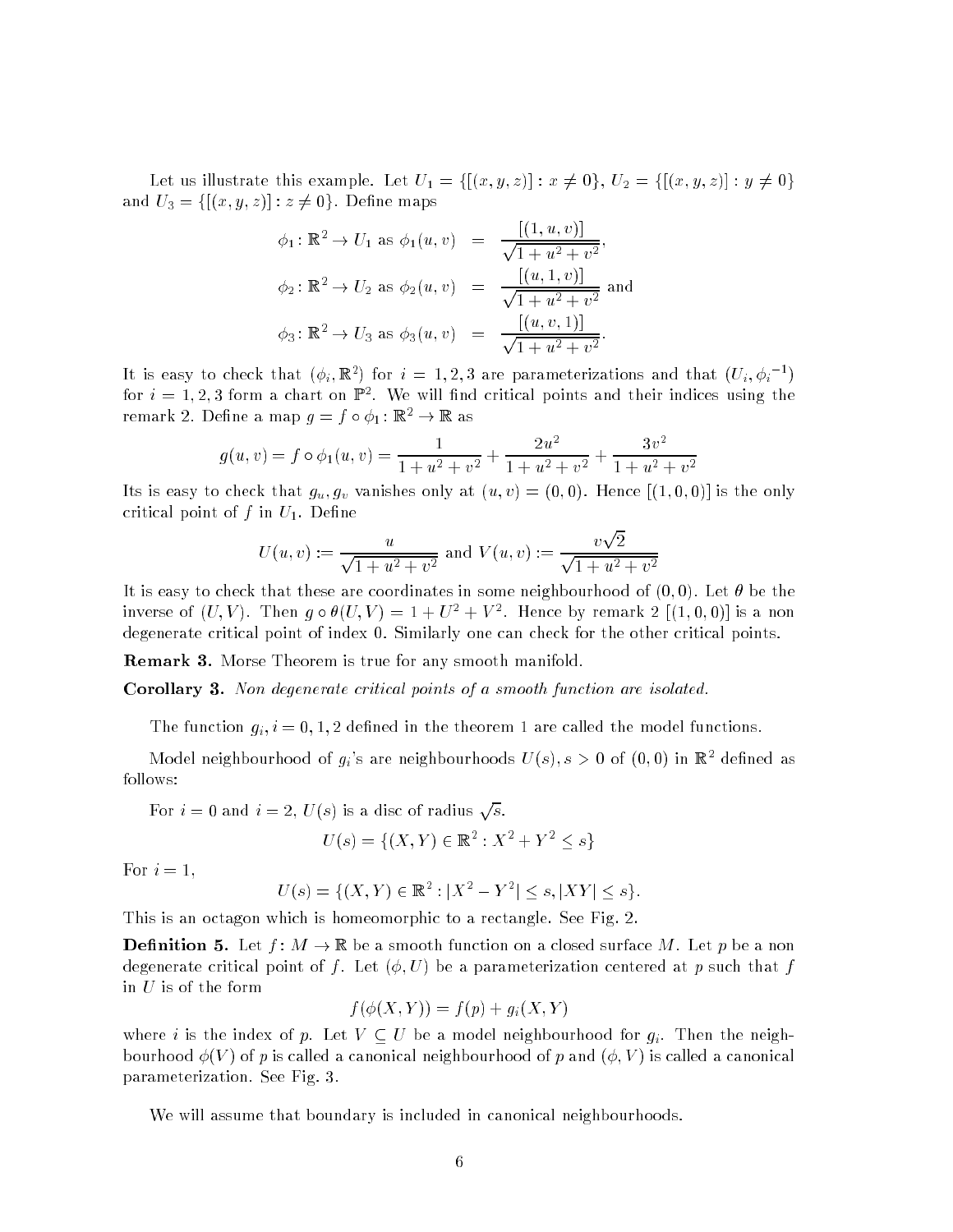

Figure 2: Model Neighbourhoods



Figure 3: Canoni
al Neighbourhoods

### 2 Morse Functions and the Gradient Flow

**Definition 6.** Let M be a smooth manifold. A smooth one-parameter group of diffeomorparameters on M is a smooth map  $\mu$  ,  $\mu$  is  $\mu$  and  $\mu$  as  $\mu$  as (times the  $\chi$  and  $\mu$  are  $\mu$ following properties:

- $\bullet \ \phi_0 = id_M$
- For each  $t \in \mathbb{R}$  the map  $\phi_t : M \to M$  as  $t \mapsto \phi_t(x)$  is a diffeomorphism.
- For  $r, s \in \mathbb{R}, \phi_{r+s}(x) = \phi_r \circ \phi_s(x)$  for all  $x \in M$ .

Since the map  $\phi$  is smooth, for each  $x \in \mathbb{R}$  the map  $t \mapsto \phi_t(x)$  is a smooth curve in M. Hen
e

$$
\frac{d}{dt}(\phi_t(x))|_{t=0} = X(x) \in T_xM.
$$

That is, the map  $\Lambda: M \to TM$  defined as  $x \mapsto \frac{1}{dt}(\varphi_t(x)) |_{t=0}$  is a smooth vector field on M. This ve
tor eld is said to be generated by the smooth one-parameter group of diffeomorphism  $\phi$  on M. Conversely, any smooth one-parameter group of diffeomorphism arises this way on any compact manifold. More precisely:

**Theorem 4.** Let M be a smooth compact manifold. Let  $X \in \chi(M)$  be a smooth vector field on  $M$ . Then there exists a unique smooth one-parameter group of diffeomorphism , respectively the contract generates are more that is,

$$
\frac{d}{dt}(\phi_t(x))|_{t=0} = X(x) \text{ and } \phi_0(x) = x.
$$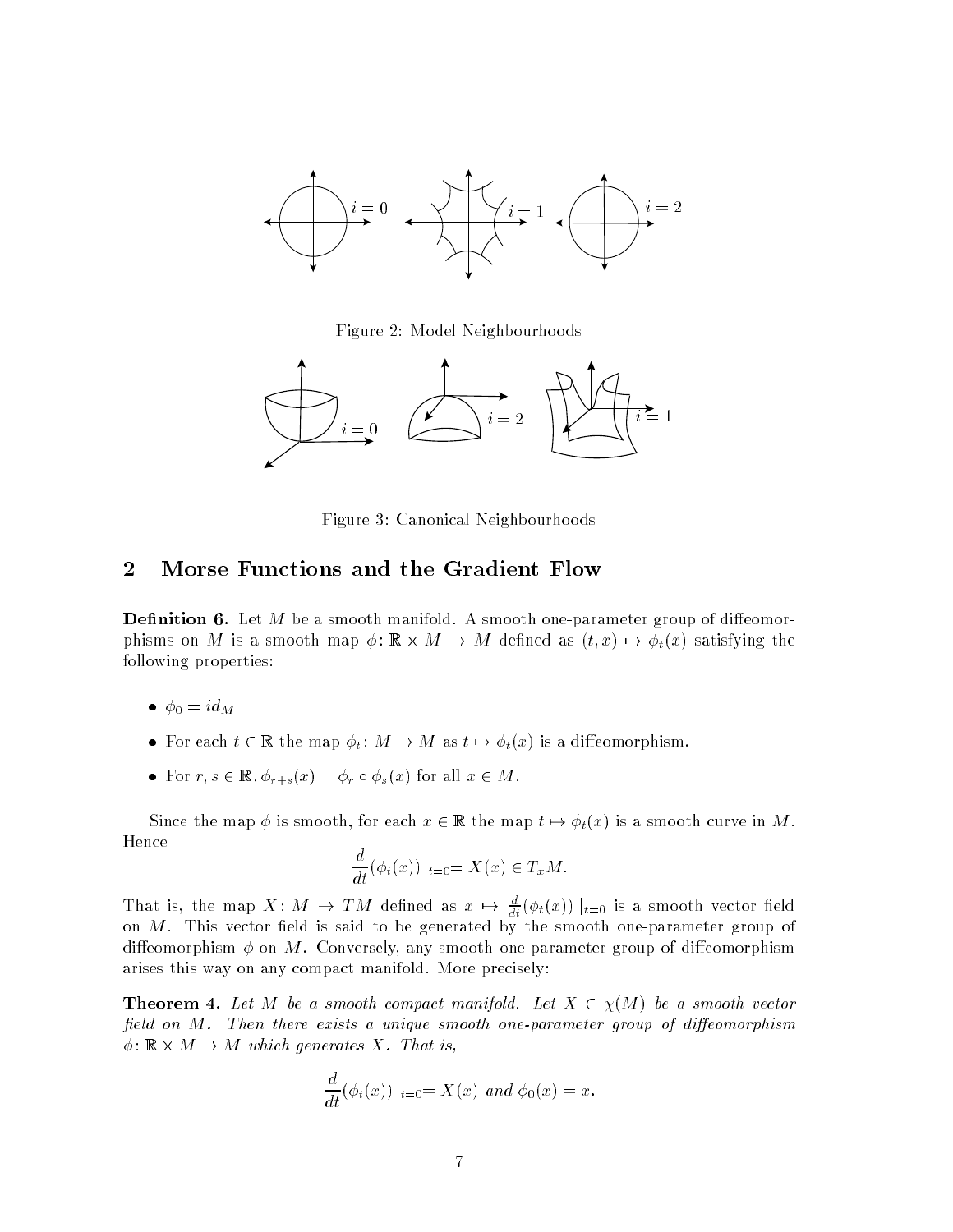This theorem follows from a well known basi
 theorem in ODE.

**Theorem 5.** Let  $U \subseteq \mathbb{R}^n$  be open. Let  $X: U \to \mathbb{R}^n$  be a smooth map. Given  $x_0 \in U$  there exists and open indights minor at our products of and a source of citizens in Map F is (sports) to be such that  $F(y, 0) = y$  for all  $y \in \Omega$  and  $\frac{d}{dt} (F(t, x))|_{t=0} = \Lambda(x)$ .

If  $(\delta, V, G)$  is another solution satisfying conditions similar to above then  $F = G$  on (; ) - V where := minfÆ; g.

*Proof.* Refer to  $[1]$  or  $[5]$ .

We will use one-parameter group of diffeomorphisms to prove many important results in this arti
le.

**Definition 7.** Let f be a smooth function on a surface M. Then f is said to be a Morse function if all its critical points are non degenerate.

Example 8. 1. All model functions are Morse functions.

- z. Height functions on the sphere 5- and the torus are morse functions.
- 3. The function defined in Example 7 is a Morse function.

There always exist Morse functions on any closed manifold. (We will not get into the technicalities of this result. Interested readers can refer [7].)

Let f be a smooth function on any surface M. Let a and b be real numbers such that  $a < b$ . We will use the following notations:

|  | $M(a) = \{x \in M : f(x) \leq a\}$                         | $= f^{-1}(-\infty, a],$ |
|--|------------------------------------------------------------|-------------------------|
|  | $M'(a) = \{x \in M : f(x) \geq a\}$                        | $= f^{-1}[a,\infty),$   |
|  | $V(a) = \{x \in M : f(x) = a\}$                            | $= f^{-1}(a),$          |
|  | $W(a, b) = \{x \in M : a \le f(x) \le b\} = f^{-1}[a, b].$ |                         |

These sets are illustrated in Fig. 4.

**Theorem 6.** Let M and N be n dimensional smooth manifolds with boundary. Let  $f : M \rightarrow$ N be a diffeomorphism. Them f maps interior of M onto interior of N and the boundary of  $M$  onto the boundary of  $N$ .

**Theorem 7.** Let M be a compact surface and f be a smooth function on M. Let a and b be regular values of f. Then  $M(a)$  and  $W(a, b)$  are compact surfaces with  $V(a)$  as the boundary of  $M(a)$  and disjoint union of  $V(a)$  and (b) as the boundary of  $W(a, b)$ . Also  $V(a)$  is a closed 1-manifold.

The proofs of theorem 6 and theorem 7 are simple applications of Implicit Function Theorem and Inverse Mapping Theorem.

Any closed manifold *M* can be embedded in K<sup>n</sup> for some large *N*. Hence for each  $x \in M$ , the tangent space  $\mathcal{I}_xM$  inherits an inner product from  $\mathbb{R}^+$ .

□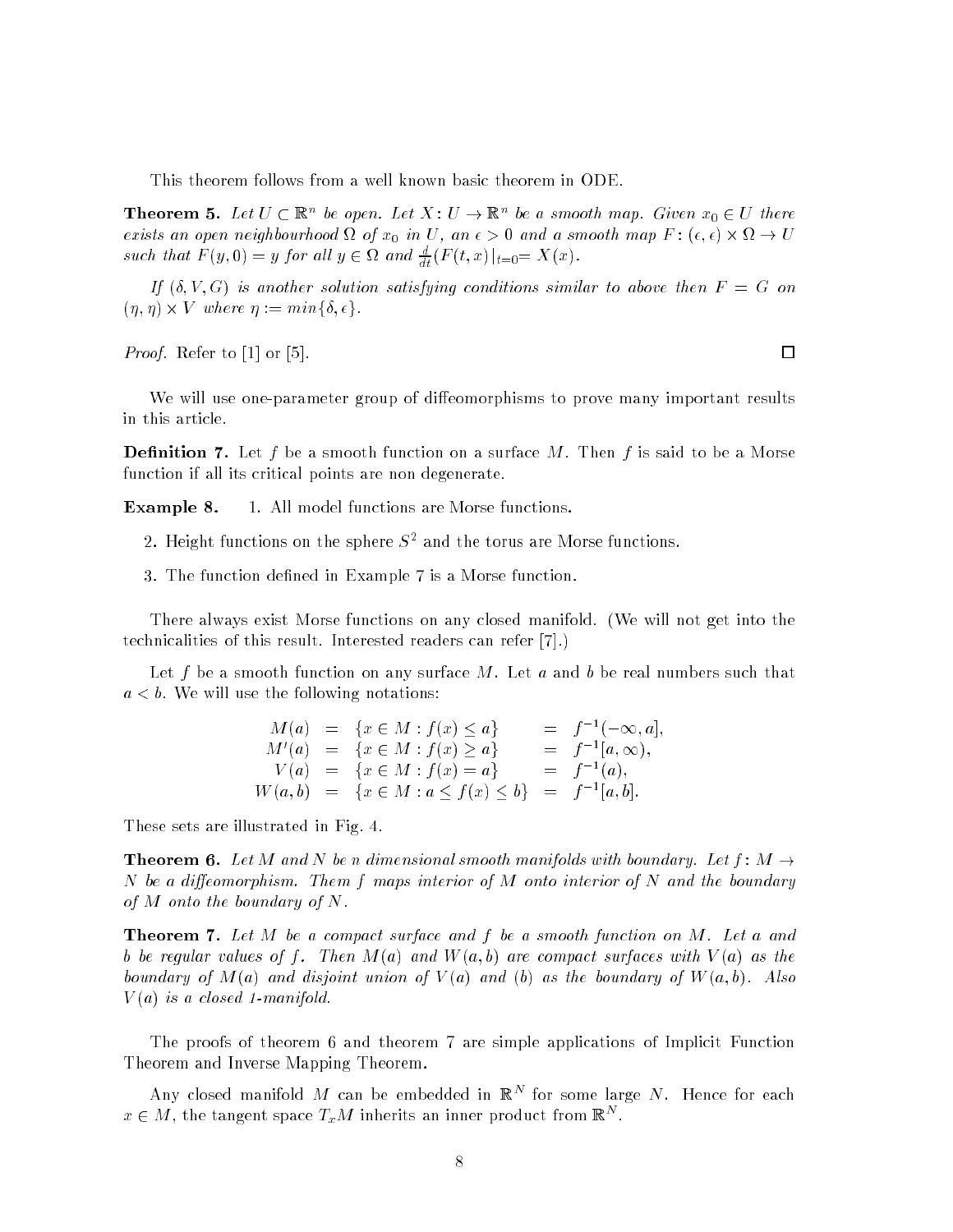

Figure 4: The sets  $M(a)$ ,  $M'(a)$ ,  $W(a, b)$  and  $V(a)$ 

**Theorem 8.** Let M be a surface and  $f : M \to \mathbb{R}$ , a smooth function on M. Assume that a and b are regular values of f with  $a < b$  such that  $W(a, b)$  does not contain any critical point of f. Then  $M(b)$  is diffeomorphic to  $M(a)$ ,  $V(b)$  is diffeomorphic to  $V(a)$  and  $W(a, b)$  is dieomorphied in the contract of the contract of the contract of the contract of the contract of the contract of

*Proof.* The idea of the proof is to push  $M(a)$  to  $M(b)$  using the one-parameter group of diffeomorphisms. Since we want  $V(a)$  to be mapped diffeomorphically to  $V(b)$ , the integral curves of the vector field should be transversal to the level curves of  $f$ . In particular the modified gradient vector field of  $f$  may do the job. The details are given below.

Let  $\epsilon > 0$  be sinall enough such that  $\gamma^{-1}(a-\epsilon, b+\epsilon)$  does not contain any critical points of f. Let  $\alpha : M \to \mathbb{R}$  be a non negative smooth function such that  $\alpha$  is 1 on  $W(a, b)$  and it is 0 on the complement of  $W(a - \epsilon, b + \epsilon)$ . See Fig. 5. Define a vector field

$$
Y(x) = \begin{cases} \frac{\alpha(x)}{\|grad(f(x))\|^2} grad(f(x)) & x \in W(a - \epsilon, b + \epsilon), \\ 0 & \text{otherwise.} \end{cases}
$$

This is a smooth vector field transversal to the level curves of f in  $W(a, b)$ . Let  $\phi$  be the one-parameter group of diffeomorphisms associated with the vector field  $Y$ . For each  $x \in M$  consider the map  $t \mapsto f(\phi_t(x)) = \psi(t)$ . This is a smooth function from  $\mathbb R$  to  $\mathbb R$ . Its derivative

$$
\frac{d}{dt}\psi(t) = Df(\phi_t(x))\frac{d}{dt}\phi_t(x) = Df(\phi_t(x))Y(\phi_t(x)) = \alpha(\phi_t(x)).
$$

That is, if  $\varphi_t(x) \in W(a, b)$  then  $\frac{d}{dt}\psi(t) = 1$ . Hence  $\psi$  is linear as long as  $\varphi_t(x)$  lies in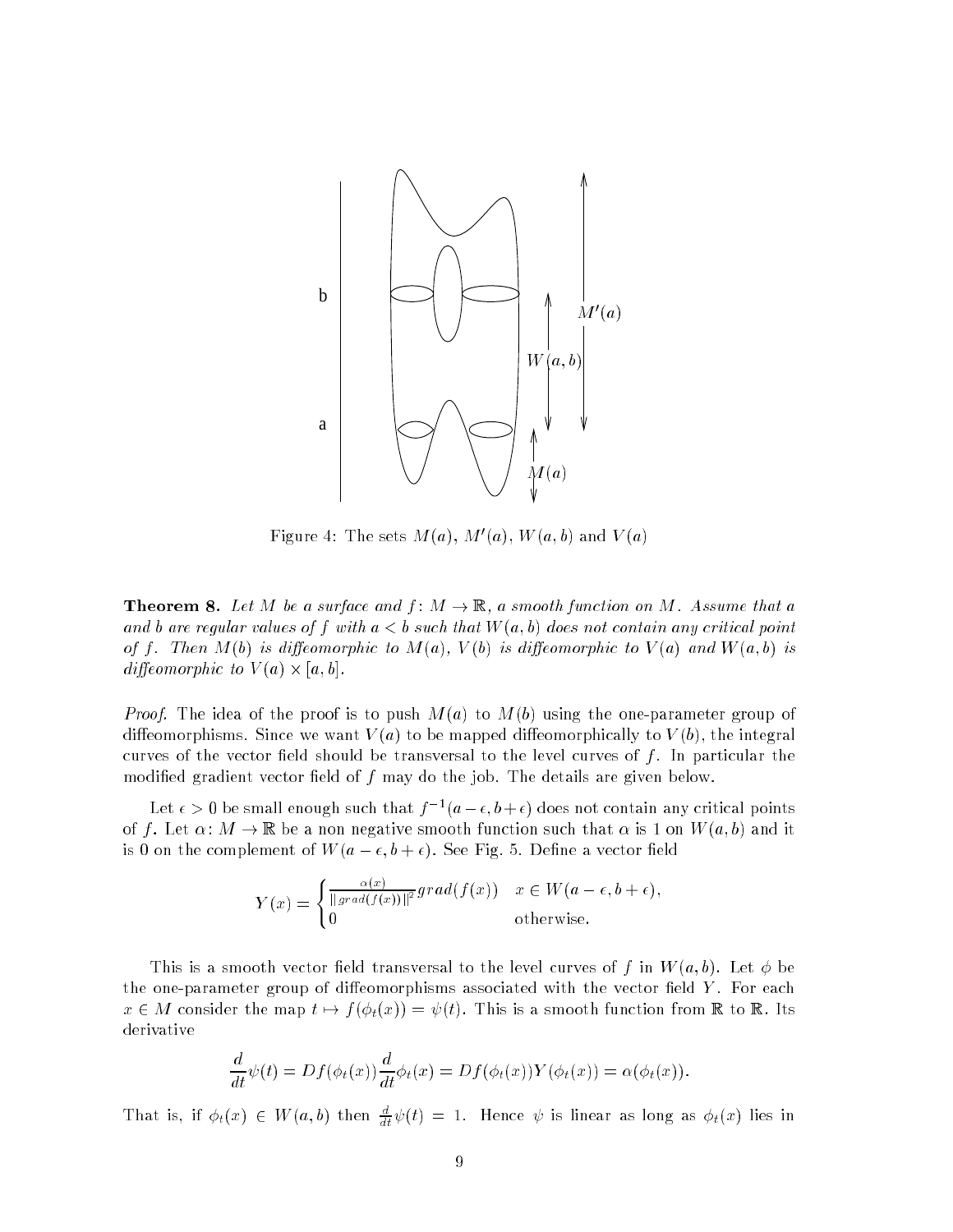

Figure 5:  $M(b)$  is diffeomorphic to  $M(a)$ 

 $W(a, b)$ . This means that  $\psi(t) = t + A$  for some constant A. But  $\psi(0) = f(\phi_0(x)) = f(x)$ . Hence  $\psi(t) = t + f(x)$  for all x such that  $\phi_t(x) \in W(a, b)$ .

We claim that  $\phi_{b-a}$  maps  $M(a)$  diffeomorphically onto  $M(b)$ . Let us fix  $x \in M(a)$ . By Mean-Value Theorem

$$
\left|\frac{f(\phi_{b-a}(x))-f(\phi_0(x))}{b-a}\right| = \left|\frac{\psi(b-a)-\psi(0)}{b-a}\right| \leq \sup_{t \in [0,b-a]} |\psi'(t)| \leq 1.
$$

This implies that  $|f(\phi_{b-a}(x))-f(x)| \leq b-a$ . That is,  $f(\phi_{b-a}(x)) \leq b-a+f(x) \leq b-a+a$ b. Thus  $\phi_{b-a}$  maps  $M(a)$  into  $M(b)$ .

To prove that  $\phi_{b-a}$  is onto as a map from  $M(a)$  to  $M(b)$ , it is enough to prove that if  $f(x) > a$  then  $f(\phi_{b-a}(x)) > b$ . Let us assume this and prove that  $\phi_{b-a}$  is onto. Let  $x \in M(b)$ . Since  $\phi_{b-a}$  is a diffeomorphism of M, there exists  $y \in M$  such that  $\phi_{b-a}(y) = x$ . If  $f(y) > a$ , then by assumption  $f(\phi_{b-a}(y)) = f(x) > b$ . Which is a contradiction to the fact that  $x \in M(b)$ . Hence  $f(y) \leq a$ . This proves that  $\phi_{b-a}$  is onto as a map from  $M(a)$ to  $M(b)$ . Also  $\phi_{b-a}$  is one-one and hence  $\phi_{b-a}$  is a diffeomorphism as a map from  $M(a)$  to  $M(b)$ .

Now let us prove the claim. Let  $f(\varphi_{b-a}(x)) \leq b$  for  $f(x) > a$ . Since  $\psi(t) \geq 0, \, \psi$ is increasing. That is,  $\psi(b-a) \geq \psi(0)$ . This implies that for all  $x \in M$ ,  $f(\phi_{b-a}(x)) \geq$  $f$  (f  $0$ )  $\alpha$  ,  $f$  (f)  $f$  are form as an  $f$  (f) (t) is linear and the control of  $f$  and  $f$  is linear and the control of  $f$  (f)  $f$  (f)  $f$  (f)  $f$  (f)  $f$  (f)  $f$  (f)  $f$  (f)  $f$  (f)  $f$  (f)  $f$  (f)  $f$  (f)  $f$  ( in film and finite finite formation and the film of the film of the finite finite finite finite finite finite

 $\phi_{b-a}$  maps  $V(a)$  diffeomorphically onto  $V(b)$  by theorem 6.

For the last part we define a map

: V (a) - [a; b℄ ! W(a; b) as (x; t) = ta(x):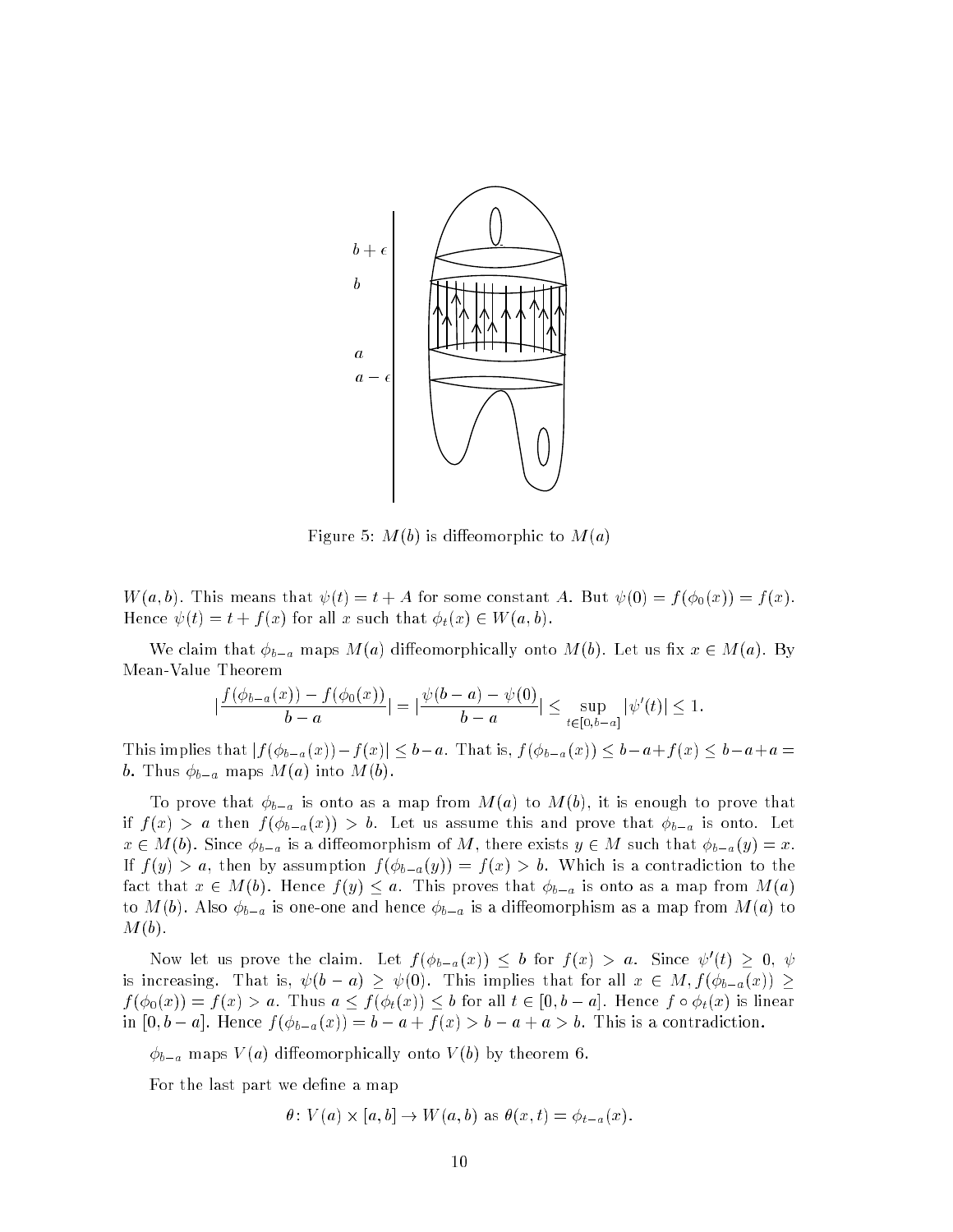

Figure 6: Modification at a local minimum

We claim that  $\theta$  is a diffeomorphism. Since  $\psi$  is increasing along the integral curves,

$$
a = f(\phi_0(x)) \le f(\phi_{t-a}(x)) \le f(\phi_{b-a}(x)) = b.
$$

Hence  $\theta(x,t) \in W(a,b)$ . For  $y \in W(a,b)$ , define  $\beta(y) = (\phi_{a-f(y)}(y), f(y))$ . Check that  $\theta$ and  $\beta$  are inverse of each other.  $\Box$ 

#### 3 Modification of a Morse Function

Let f be a Morse function on a surface M. The idea is to improve f to a new Morse function g having the same critical points with same indices and which coincides with f outside some anoni
al neighbourhood of a 
riti
al point. We need following lemmas at our disposal.

**Lemma 9.** Let  $f: M \to \mathbb{R}$  be a Morse function. Let  $p \in M$  be a critical point of f of index 0. Assume that  $f(p) = c$ . Let  $a \leq c$  be any real number. Then there exists a Morse function  $g$  on  $M$  having the same critical points with same indices as  $f$  and which coincides with  $f$ outside some canonical neighbourhood of p and is such that  $q(p) = a$ .

*Proof.* If  $a = c$ , then there is nothing to prove.

Let  $a < c$ . Let  $(\phi, U)$  be a canonical parameterization centered at p. Let  $\phi(U) = V$ . Let  $f(\partial V) = b$ . Let  $\alpha: [c, b] \to \mathbb{R}$  be a smooth map such that  $\alpha' > 0, \alpha(c) = a$  and  $\alpha(x) = x$  for x near b. Now define  $g: M \to \mathbb{R}$  as:

$$
g(x) = \begin{cases} \alpha(f(x)), & x \in V \\ f(x), & x \notin V \end{cases}
$$

See Fig. 6. It is easy to check that q is smooth. We claim that q has the required properties.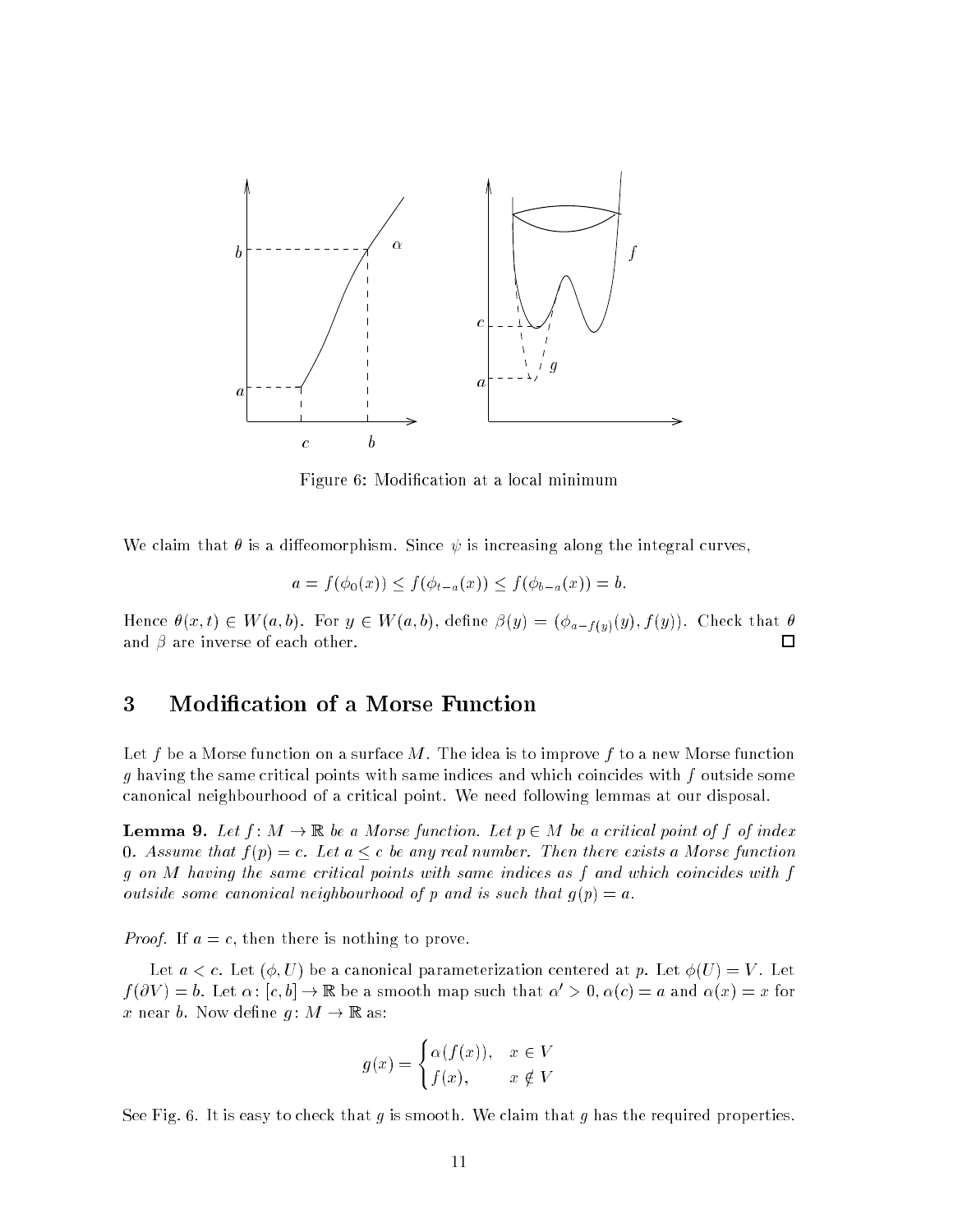First of an  $q(p) = \alpha(f(p)) = \alpha(c) = a$ . For  $x \in V$ ,  $Dq(x) = \alpha(f(x))Df(x)$ . Since the derivative of  $\alpha$  is positive, derivative of g in V is zero only when  $x = p$ . Thus p is the only critical point of g in V. Also  $q \circ \phi(A, Y) = \alpha(f(p) + A^{-} + Y^{-})$  on U, the riessian of g at U is given by

$$
H(g) = \begin{pmatrix} 2\alpha'(c) & 0\\ 0 & 2\alpha'(c) \end{pmatrix}
$$

Hence the index of  $p$  is 0.

**Lemma 10.** Let  $f : M \to \mathbb{R}$  be a Morse function. Let  $p \in M$  be a critical point of f of index 2. Assume that  $f(p) = c$ . Let  $a \geq c$  be any real number. Then there exists a Morse function g on M having the same critical points with same indices as f and which coincides with f outside some canonical neighbourhood of p and is such that  $g(p) = a$ .

Proof. Use similar arguments as above.

**Lemma 11.** Let  $f: M \to \mathbb{R}$  be a Morse function. Let  $p \in M$  be a critical point of f of index 1. Assume that  $f(p) = c$ . Let  $\alpha \in \mathbb{R}$  be any real number. Then there exists a Morse function q on M having the same critical points with same indices as f and which coincides with f outside some canonical neighbourhood V of p and is such that  $q(p) = c + \alpha$ .

*Proof.* The idea is to change the model function  $g_1$  suitably. We will show that for any real number  $\alpha$ , there exists a bounded neighbourhood say  $U_1$  of  $(0,0)$  in  $\mathbb{R}^2$  and a morse function  $n: \mathbb{R}^+ \to \mathbb{R}$  such that  $n(x, y) = x^+ - y^-$  for  $(x, y) \notin U_1$ ,  $n(0, 0) = \alpha$  and  $(0, 0)$  is the only critical point of h and index of  $(0,0)$  is 1. Let us assume this claim and complete the proof.



Choose a canonical parameterization  $(\phi, U)$  such that  $U_1 \subseteq U$ . Now define  $g: M \to \mathbb{R}$ as

$$
g(x) = \begin{cases} f(p) + h \circ \phi^{-1}(x) & x \in \phi(U) = V, \\ f(x) & x \notin V. \end{cases}
$$

PSfrag repla
ements f  $\mathbf{r}$ 

 $\Box$ 

 $\Box$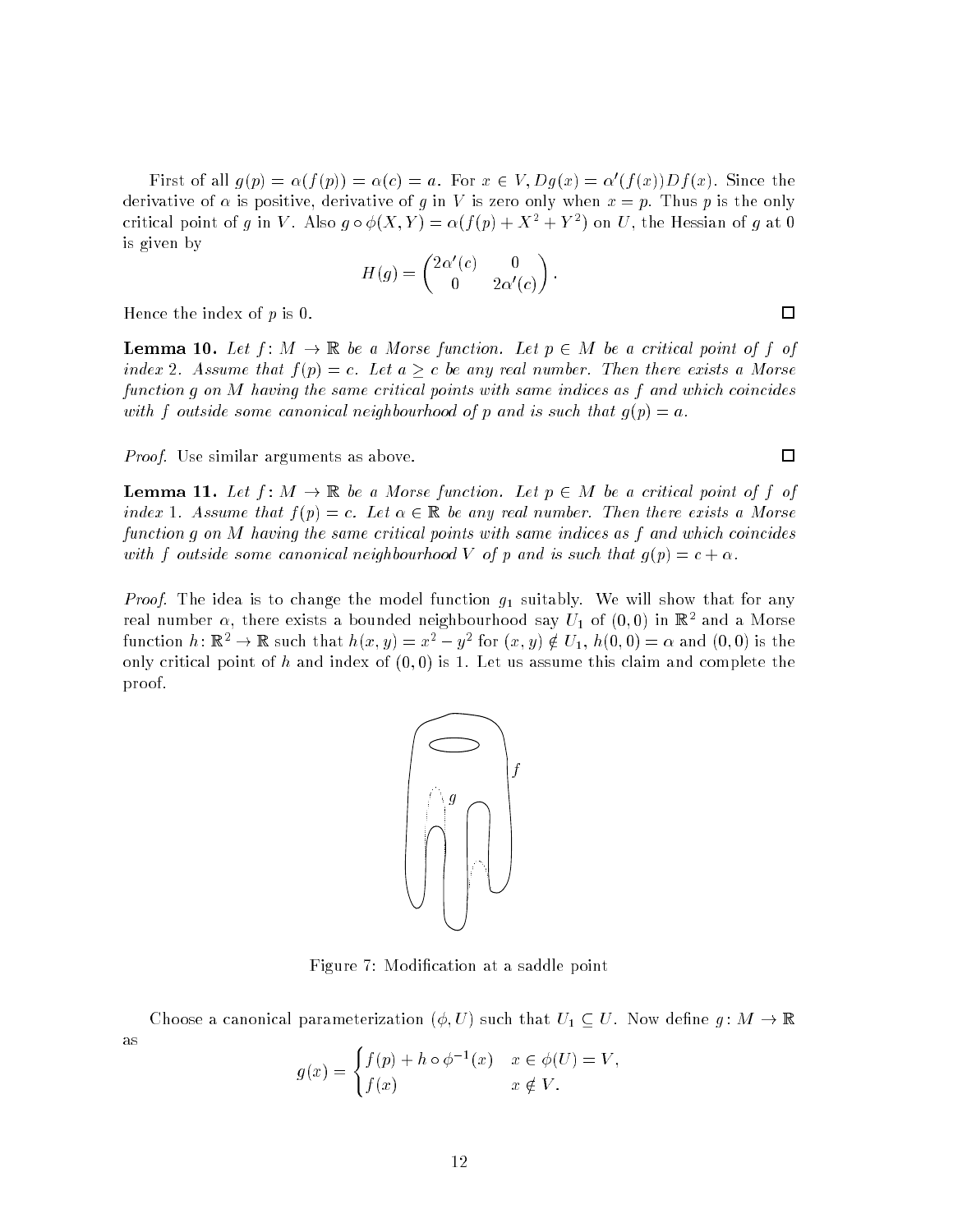Then  $g(p) = c + h(0,0) = c + \alpha$ . It is easy to see that g is smooth. Also critical points of g in v are critical points of  $n \circ \phi^{-1}$  in  $U$  . Hence  $p$  is the only critical point of  $q$  in v and its index is 1. See Fig. 7.

Now let us prove the claim made earlier. Let  $\alpha > 0$  be fixed. Let  $w : \mathbb{R} \to \mathbb{R}$  be a smooth non negative function such that  $w(0) = 1, w(0) = 0, yw(y) < 0$ for all y and  $w(y) = 0$  for  $y \notin (-a, a)$  for some positive number a. Also define a smooth non negative function  $\lambda: \mathbb{R} \to \mathbb{R}$  such that  $\lambda(0) = \alpha$ ,  $\lambda(0) = 0$ ,  $\lambda(x) = 0$  for  $x \notin (-a, a)$  for some positive number *a* and such that

$$
2x + \lambda'(x) > 0 \quad \text{if } x > 0,
$$
  

$$
2x + \lambda'(x) < 0 \quad \text{if } x < 0.
$$

Note that since  $\alpha$  is fixed, this will put some bounds on a.

**Construction of** w. Consider  $w_1 = 1 - \frac{x^2}{a^2}$ . Clearly  $w_1(0) = 1$ . Now smoothen  $w_1$  at its roots  $\pm a$  to get w. Since  $w(x) = \frac{a}{a^2}$ ,  $xw(x) \leq 0$ .



Figure 8: Graphs of w and  $\lambda$ 

**Construction of**  $\lambda$ . Consider  $\lambda_1(x) = \alpha - \frac{\alpha x^2}{a^2}$ . Now smoothen  $\lambda_1$  at its roots  $\pm a$  to get  $\lambda$ . Clearly  $\lambda(0) = \alpha$ , and  $\lambda(x) = 0$  for  $x \notin (-a, a)$ . We want  $2x + \lambda(x) > 1$ or  $x > 0$ , that is,  $2x - 2x \frac{1}{a^2} > 0$  for  $x > 0$  and  $2x - 2x \frac{1}{a^2} < 0$  for  $x < 0$ . So, choose  $a^2 > \alpha$ . Then  $\lambda$ has the required properties. See Fig. 8

Now define

$$
h(x, y) = x2 - y2 + \lambda(x)w(y).
$$

Then  $n(0,0) = \alpha$  and  $n(x, y) = x^2 - y^2$  for  $(x, y) \notin (-a, a | X | -a, a])$ . Partial derivatives of h are

$$
h_x = 2x + \lambda'(x)w(y) \& h_y = -2y + \lambda(x)w'(y).
$$

Hence  $(0,0)$  is a critical point of h. Let  $(x,y) \neq 0$ . Since  $0 \leq w \leq 1$ ,

$$
h_x = 2x + \lambda'(x)w(y) > 2x + \lambda'(x) > 0 \quad \text{if } x > 0,
$$
  
\n
$$
h_x = 2x + \lambda'(x)w(y) < 2x + \lambda'(x) < 0 \quad \text{if } x < 0.
$$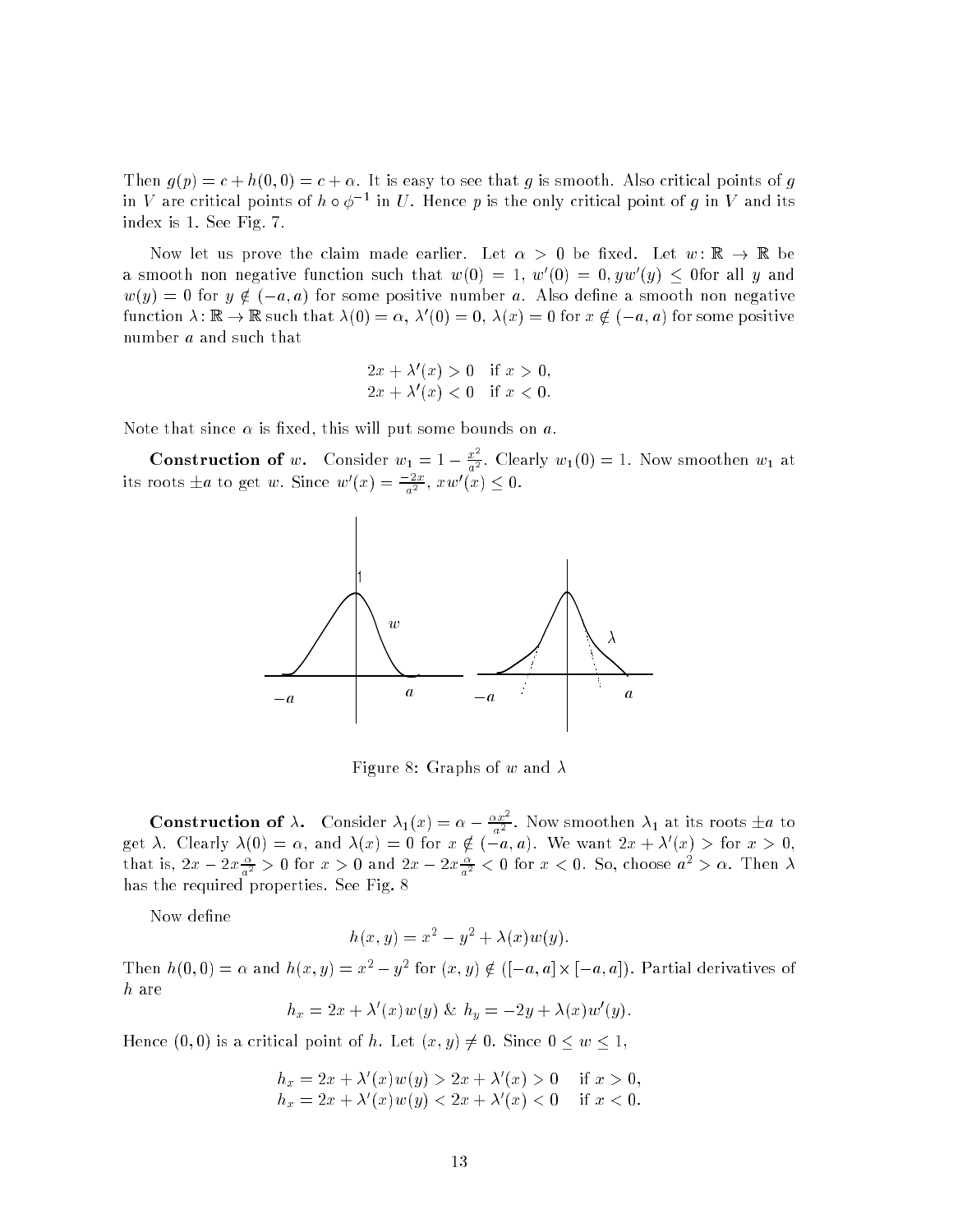Hence if  $x \neq 0$ ,  $h_x \neq 0$ . If  $x = 0$ , then

$$
h_y = -2y + \lambda(x) w'(y) < 0 \quad \text{if } y > 0, \text{ as } w'(y) < 0
$$
  
\n
$$
h_y = -2y + \lambda(x) w'(y) > 0 \quad \text{if } y < 0, \text{ as } w'(y) > 0.
$$

Hence  $(0,0)$  is the only critical point of h. Also

$$
h_{xx} = 2 + \lambda''(x)w(y), h_{yy} = -2 + \lambda(x)w''(y), \text{ and } h_{xy} = \lambda'(x)w'(y).
$$

The Hessian

$$
H(h)(0,0) = \begin{pmatrix} 2 + \lambda''(0) & 0 \\ 0 & -2 + \alpha w''(0) \end{pmatrix}.
$$

Using the construction of w and  $\lambda$  it is easy to show that index of  $(0,0)$  is 1.

For  $\alpha < 0$ , take  $n(x, y) = x^2 - y^2 - w(x) \lambda(y)$  and proceed as before.

□

**Remark 4.** In Lemma 9, Lemma 10 and Lemma 11 we may pass critical levels. (See Fig. 6) and Fig. 7.)

**Definition 8.** Let  $f: M \to \mathbb{R}$  be a Morse function. Let  $X_i, Y_j$  and  $Z_k$  be critical points of f of indices  $0, 1$  and 2 respectively. We say that f is an ordered Morse function if  $f(X_i) < f(Y_i) < f(Z_k)$  for all  $i, j, k$  and if it separates critical points, that is,  $f(x) \neq f(y)$ for any two distinct critical points  $x$  and  $y$ .

**Theorem 12.** On any surface M there exists an ordered Morse function.

*Proof.* Let f be a Morse function on M. Let  $a, b \in \mathbb{R}$ ,  $a < b$  be real numbers such that all the critical points of moex 1 of  $\bar{f}$  ne in  $\bar{f}$  (a,b). By Lemma 9 we can find a morse function such that all the critical values of index 0 are less than a. Similarly by Lemma 10 we can find a Morse function such that all the critical values of index 2 are greater than  $b$ . Similarly we can separates critical points. □

### 4 Crossing Criti
al Levels of Index 0 or 2

Let a and b be regular values of f such that  $a < b$ . Let  $W(a, b)$  contain a critical point say  $p$  of  $f$ . Then Theorem 8 need not be true. In this section we see what happens when we ross a 
riti
al level.

**Theorem 13.** Let  $f: M \to \mathbb{R}$  be a Morse function on M and  $p \in M$ , a critical point of f. Let  $f(p) = c$ . Let a and b be regular values such that  $W(a, b)$  does not contain any critical point other than p. Then the following hold:

• If p is a critical point of index 0, then  $M(b)$  is diffeomorphic to a disjoint union of  $M(a)$  with a disc D which is a canonical neighbourhood of p. Also  $V(b)$  is diffeomorphic to a disjoint union of  $V(a)$  with a circle which is the boundary of D.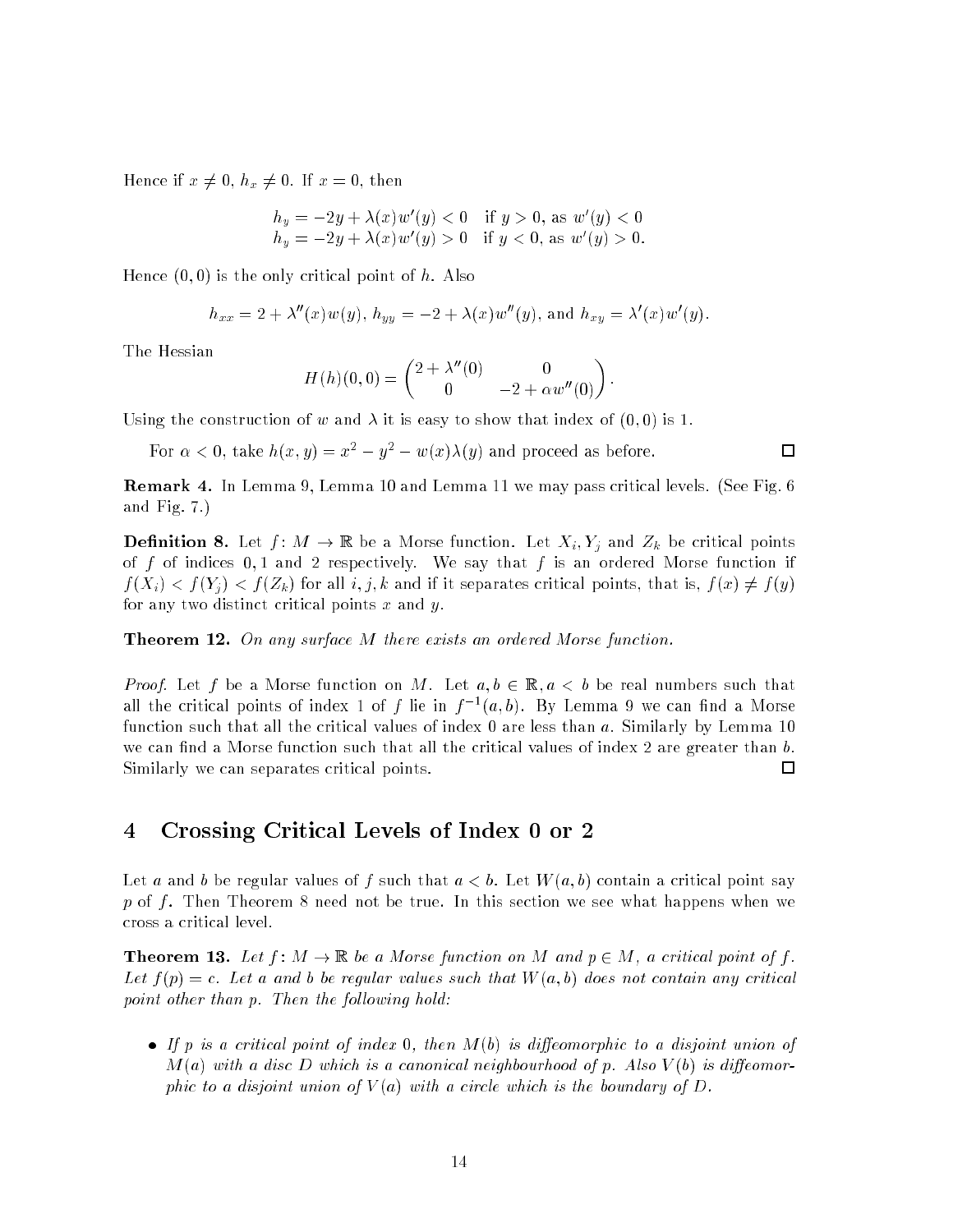• If p is of index 2, then  $M(b)$  is diffeomorphic to  $M(a)$  with a disc D attached along one of the components of  $V(a)$  and the attaching map is injective as map from the boundary of D to  $V(a)$ . Also  $V(a)$  is diffeomorphic to a disjoint union of  $V(b)$  with a circle which is the boundary of D.

*Proof.* It is enough to prove the lemma for regular values  $\alpha, \beta$  such that  $a < \alpha < c < \beta < b$ . This follows from theorem 8. Choose an  $\epsilon > 0$  such that  $W(c - 2\epsilon, c + 2\epsilon)$  does not contain any critical point of f other than p. Hence  $U(\epsilon)$  and  $U(2\epsilon)$  are canonical neighbourhoods of p. For convenience let us assume that  $a = c - \epsilon$  and  $b = c + \epsilon$ .

Let p be of index 0. In this case  $M(b) \cap U(\epsilon) = U(\epsilon)$ , diffeomorphic to a disc. Let us denote  $U(\epsilon)$  by D.  $V(b) \cap U(\epsilon)$  is the boundary of the disc D. Since p is of index 0 and  $U(\epsilon)$ , a canonical neighbourhood of p,  $f(x) \ge f(p) = c$  for all  $x \in U(\epsilon)$ . Hence  $M(a) \cap U(\epsilon) = \emptyset = V(a) \cap U(\epsilon)$ . See Fig. 9.

Choose a smooth non negative function  $\alpha \colon M \to \mathbb{R}$  such that  $\alpha$  vanishes in  $U(\epsilon)$  and is equal to 1 outside  $U' = U(2\epsilon)$ . Also consider a smooth function  $\beta: M \to \mathbb{R}$  such that  $\beta$ vanishes outside  $W(c-2\epsilon, c+2\epsilon)$  and is 1 in  $W(c-\epsilon, c+\epsilon)$ . Now define a vector field

$$
Y(x) = \begin{cases} \frac{\alpha(x)\beta(x)}{\|grad(f(x))\|^2} grad(f(x)) & x \in W(c - 2\epsilon, c + 2\epsilon) \setminus U(\epsilon) ,\\ 0 & \text{otherwise.} \end{cases}
$$



Figure 9: Crossing a lo
al minimum

Then Y is transversal to level curves of  $f$ .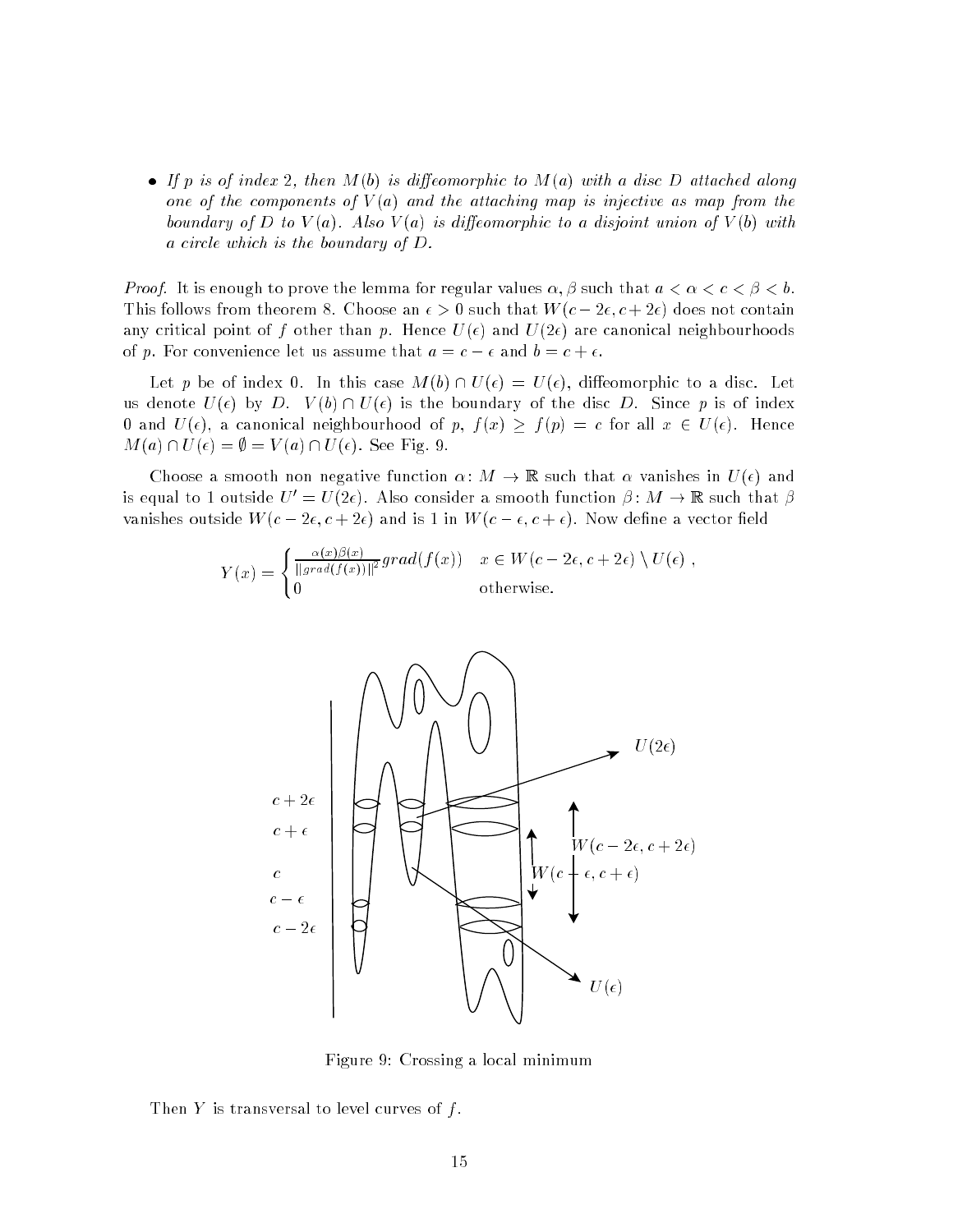Let  $\phi$  be the one-parameter group of diffeomorphism associated with the vector field Y. We claim that the map  $\phi_{b-a}$  maps  $M(a)$  to  $M(b) \setminus D$ . For  $x \in M$ , define  $g(t) :=$  $f \circ \varphi_t(x)$ . Then  $g(t) = \alpha(\varphi_t(x)) \varphi_t(x)$   $\vert \leq 1$ . Using Mean Value Theorem we can show that  $\phi_{b-a}(M(a)) \subseteq M(b)$ . (Recall arguments in Theorem 8.) Since  $Y(x) = 0$  for  $x \in U(\epsilon)$ ,  $\phi_t(x) = x$  for all  $t \in \mathbb{R}$  and  $x \in U(\epsilon)$ . That is, the integral curves starting in  $U(\epsilon)$  are constant. Hence, if  $x \notin U(\epsilon)$ ,  $\phi_t(x) \notin U(\epsilon)$  for all  $t \in \mathbb{R}$ . Thus  $\phi_{b-a}$  maps  $M(a)$  into  $M(b) \setminus D$ .

We now show that  $\phi_{b-a}$  is onto as a map from  $M(a)$  to  $M(b)\backslash D$ . Let  $x \in M(b)\backslash D$ . Since  $\phi_{b-a}$  is a diffeomorphism on M, there exists  $y \in M$  such that  $\phi_{b-a}(y) = x$ . We claim that  $f(y) \leq a$ . If  $f(y) > a$ , then we claim that  $f(\phi_{b-a}(y)) > b$ . Let  $f(y) > a$  and  $f(\phi_{b-a}(x)) \leq b$ . Since g is increasing,  $a < f(\phi_{b-a}(y)) \leq b$ . But then  $f(\phi_{b-a}(y)) = b - a + f(y) > b$ . This is a contradiction. This proves that  $\phi_{b-a}$  is onto as a map from  $M(a)$  to  $M(b) \setminus D$ . Also  $\phi_{b-a}$ is in the basic on the basic on the basic on  $D$  is the basic on  $D$ --D : M(b) n D = M(b) is a dieomorphism. Die morphism is a dieomorphism. Die morphism is a die omdat was die omd

Lastly we claim that  $M(b)$  is diffeomorphic to disjoint union of  $M(a)$  and D. Since  $M(a)$  is compact,  $\phi_{b-a}(M(a)) = M(b) \setminus D$  is compact and hence closed in  $M(b)$ . D is compact implies  $M(b) \setminus D$  is open in  $M(b)$ . Hence D is a component of  $M(b)$ . This proves that  $M(b)$  is homeomorphic to disjoint union of  $M(a)$  and a disc D. The last part of the first assertion follows from Theorem 6.



Figure 10: Crossing a lo
al maximum

Let index of p be 2. For convenience let us assume that  $c=0, a=-\epsilon$  and  $b=\epsilon$ . Define  $g := -f$ . Then p is a critical point of g of index 0. Hence by the first part of the theorem  $M(\epsilon) \setminus D$  is diffeomorphic to  $M(-\epsilon)$ , where

$$
\widetilde{M}(-\epsilon) = \{x \in M : -f(x) \leq -\epsilon\} = \{x \in M : f(x) \geq \epsilon\} = M'(\epsilon),
$$
  
\n
$$
\widetilde{M}(\epsilon) = \{x \in M : -f(x) \leq \epsilon\} = \{x \in M : f(x) \geq -\epsilon\} = M'(-\epsilon),
$$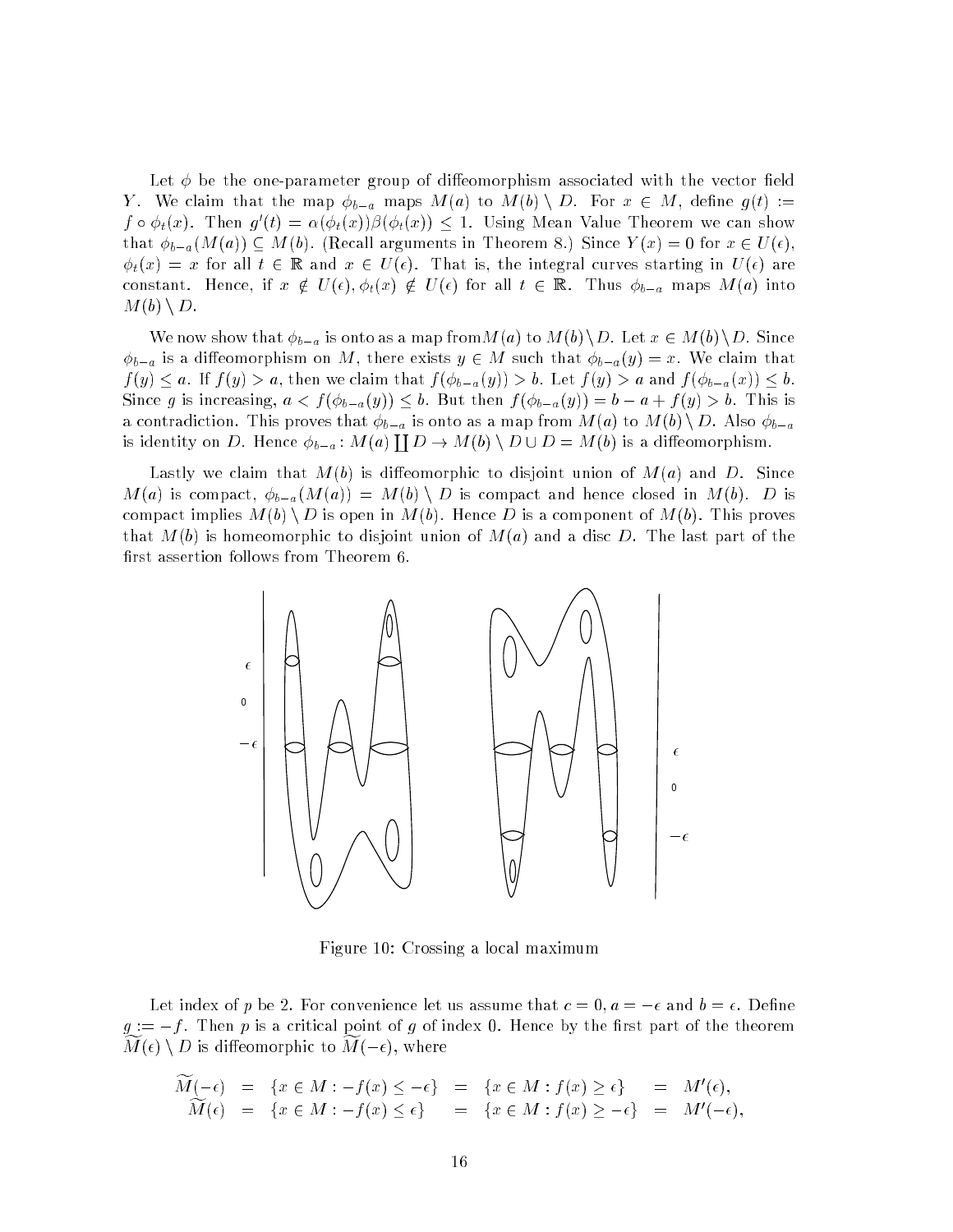and D is a canonical neighbourhood  $U(\epsilon)$  of p. See Fig. 10.

--Hence int  $M$  ( $-\epsilon$ ) is diffeomorphic to interm ( $\epsilon$ ) D) via the map ba (theorem 6).  $[\![D]\!]^c =$ Since  $\phi_{b-a}$  is a diffeomorphism on M,  $(\inf M)(-\epsilon)$  =  $M(-\epsilon)$  and  $(\inf (M'(\epsilon))$  $M(\epsilon) \setminus \text{int } D$  are smooth manifolds.  $M(-\epsilon)$  is diffeomorphic to  $M(\epsilon) \setminus \text{int } D$ . Hence  $M(\epsilon)$ is diffeomorphic to  $M(-\epsilon) \cup D$  where D is attached to  $M(-\epsilon)$  via an injection on  $\partial D$  to  $V(-\epsilon)$ . The last part of the second assertion follows from theorem 6.  $\Box$ 

**Remark 5.** Analogue of theorem 13 is true in the case M is of dimension n and p is a critical point of index  $0$  or  $n$ . In this case disc  $D$  is of dimension  $n$ .

**Proposition 14.** Let f be an ordered Morse function on a surface M. Suppose that f has no critical points of index 1. Then M is homeomorphic to a sphere.

*Proof.* Let  $X_1, X_2, \ldots, X_m$  be critical points of index 0 and  $Z_1, Z_2, \ldots, Z_n$  be critical points of index 2. First of all we claim that  $n = m$ .

Let a be a regular value of f such that  $f(X_i) < a < f(Z_i)$  for all i and j. Then using induction on number of critical points of index 0 we can show that  $M(a)$  is a disjoint union of m discs, say,  $\{D_i\}_{1 \leq i \leq m}$  and its boundary is a disjoint union of m circles. Similarly M  $(a)$ is disjoint union of *n* discs, say,  $\{D_i\}_{1 \leq i \leq n}$  and its boundary is disjoint union of *n* circles. Since  $V(u)$  is the common boundary of M(a) and M(a),  $m = n$ .

Let  $n = 1$ . Since f has one critical point of index 0 and one critical point of index 2.  $M(a)$  is a disc say  $D$  and  $M$  (a) is also a disc say  $D$  .  $M$  is obtained by attaching  $D$  to  $D$ along their boundaries. Hence  $M$  is homeomorphic to a sphere.

Lastly we claim that  $n = 1$ . Let a be as above. Then M is obtained by attaching n discs  $\{D_i\}_{1 \leq i \leq n}$  (nomeomorphic to M (d)) to n discs  $\{D_i\}_{1 \leq i \leq n}$  (nomeomorphic to M(d)) along their boundaries. Since the attaching map is injective,  $D_i$  is attached to some  $D_{j(i)}$ resulting in a sphere. Hence M is homeomorphic to n disjoint spheres. Thus if  $n > 1$ , then M will be disconnected. This proves that  $n=1$ .  $\Box$ 

**Theorem 15.** Any closed 1-manifold is nomeomorphic to a circle  $S^{\dagger}$ .

*Proof.* Let M be a closed 1-manifold and f be an ordered Morse function on M. Let  $X_1, X_2, \ldots, X_m$  be critical points of index 0 and  $Y_1, Y_2, \ldots, Y_n$  be critical points of index 1. Let a be a regular value of f such that  $f(X_i) < a < f(Y_j)$  for all i and j. Then  $M(a)$  is a disjoint union of m arcs  $\{T_i\}_{1\leqslant i\leqslant m}$  and M (a) is disjoint union of n arcs  $\{J_k\}_{1\leqslant k\leqslant n}$ . This follows from the analogue of theorem 13 (the case when the index is zero, see the remark 5).

The boundary of M(a) consists of 2m points and the boundary of M (a) consists on 2n points. Since  $V(a)$  is the common boundary of  $M(a)$  and  $M(a)$ ,  $m = n$ .

We proceed by induction on n. If  $n = 1$ , then M is homeomorphic to a circle. This can be seen in the same way as Proposition 14. Let the result be true for any  $k < n$ . Let  $X_1$  be such the  $f(X_1) > f(X_i)$  for all  $2 \leq i \leq n$ . Let the arc I be the component of  $M(a)$  containing  $X_1$ . Let A and B be boundary points of I. Let the arc J be the component of  $M$  (a) containing B as one of the boundary point. Let J be a canonical neighbourhood of a critical point say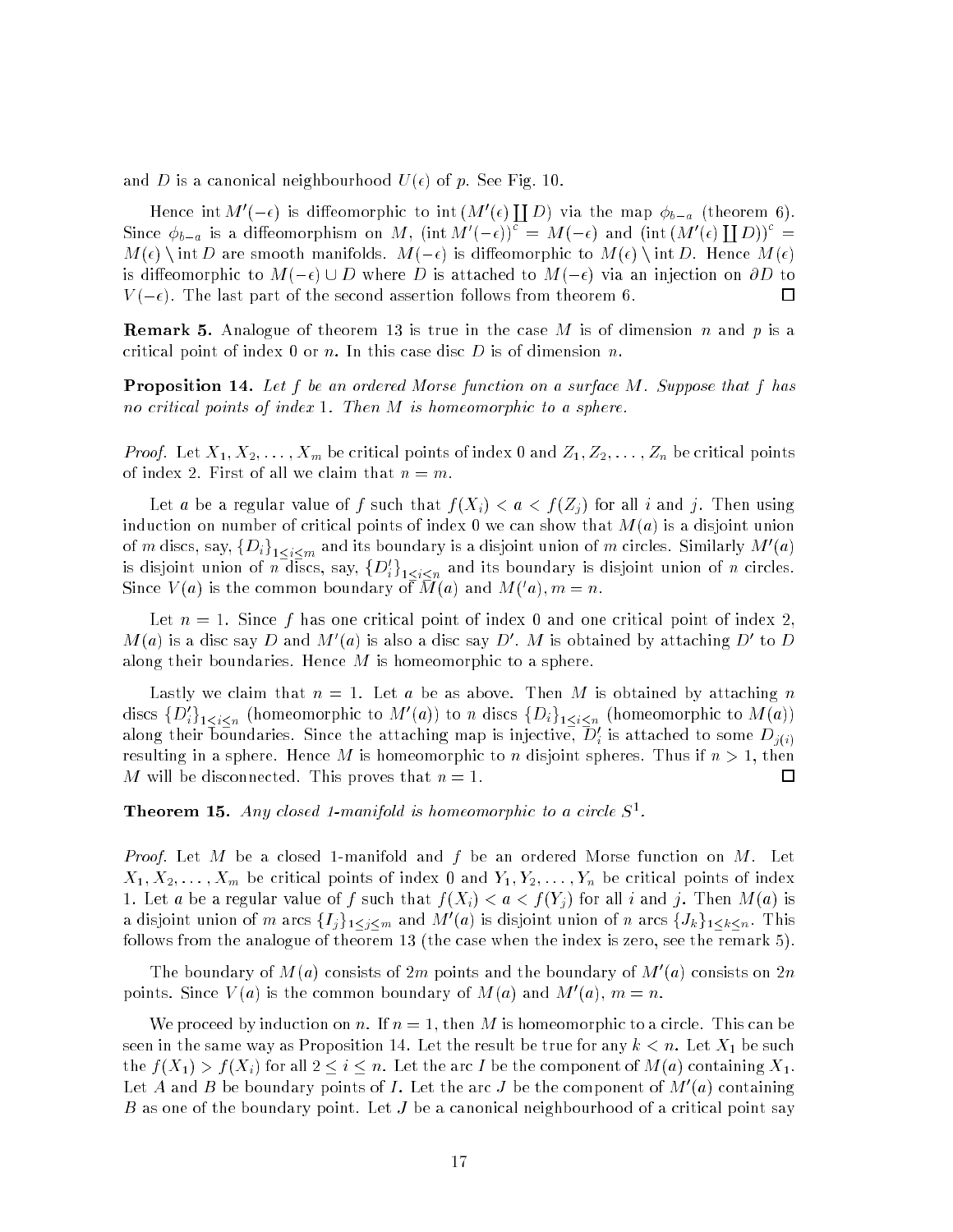

Figure 11: Classification of one manifolds

 $Y_1$  of index 1. We can find a Morse function g on M having the same critical points with the same indices as f and is such that  $g(X_i) < a < g(Y_1) < g(Y_i)$  for all i and  $j \neq 1$ . Let  $a_1, b_1$ be regular values of g such that  $g(X_i) < a_1 < g(X_1) < g(Y_1) < b_1 < g(Y_j)$  for all  $i \neq 1$  and  $j\neq 1.$  Let  $K$  be the component of  $g^{-1}[a_1, o_1]$  containing  $\Lambda_1$  and  $Y_1.$  We now modify the function q to a Morse function h which agrees with f outside a coordinate neighbourhood of K and such that h has no critical points in that neighbourhood K. See Fig. 11. Then h has only  $n-1$  critical points of index 0. Hence by induction M is homeomorphic to a ir
le. □

**Remark 6.** If f is a smooth function on a surface M and a is a regular value of f, then by Theorem 7 and Theorem 15,  $V(a)$  is a disjoint union of circles. Hence the boundary of any compact surface is homeomorphic to a disjoint union of circles.

### 5 Crossing a Criti
al Level of Index 1

**Theorem 16.** Let  $f: M \to \mathbb{R}$  be a Morse function on a surface M. Let p be a critical point of f of index 1. Let a, b with  $a < b$  be regular values of f such that  $W(a, b)$  contains no critical points of f other that p. Then  $M(b)$  is homeomorphic to  $M(a)$  with a rectangle attached to two disjoint segments of  $V(a)$  along pair of opposite sides of the rectangle.

*Proof.* Choose  $\epsilon$  such that  $W(c-3\epsilon, c+3\epsilon)$  does not contain any critical point of f other than p. For convenience let  $a = c - 2\epsilon$  and  $b = c + 2\epsilon$ . Let  $(\phi, W)$  be a canonical parameterization centered at p. Let  $U(2\epsilon) = V \subset W$  be a model neighbourhood of  $(0,0)$ . See Fig. 12. Let  $\varphi(V) = U$ . Let  $I = B U$  and  $J = F G$  be as in the Fig. 12. Let  $I = B U = \varphi(I)$  and  $J = F G = \varphi(J)$ . Then  $I, J \subseteq V(a)$ . Let  $K = V(a) \setminus (I \cup J)$ . Define  $I = W(a, 0) \setminus U$ . ted. We to the T need to the ted. We have the control to the control the second that  $\mathcal{W}$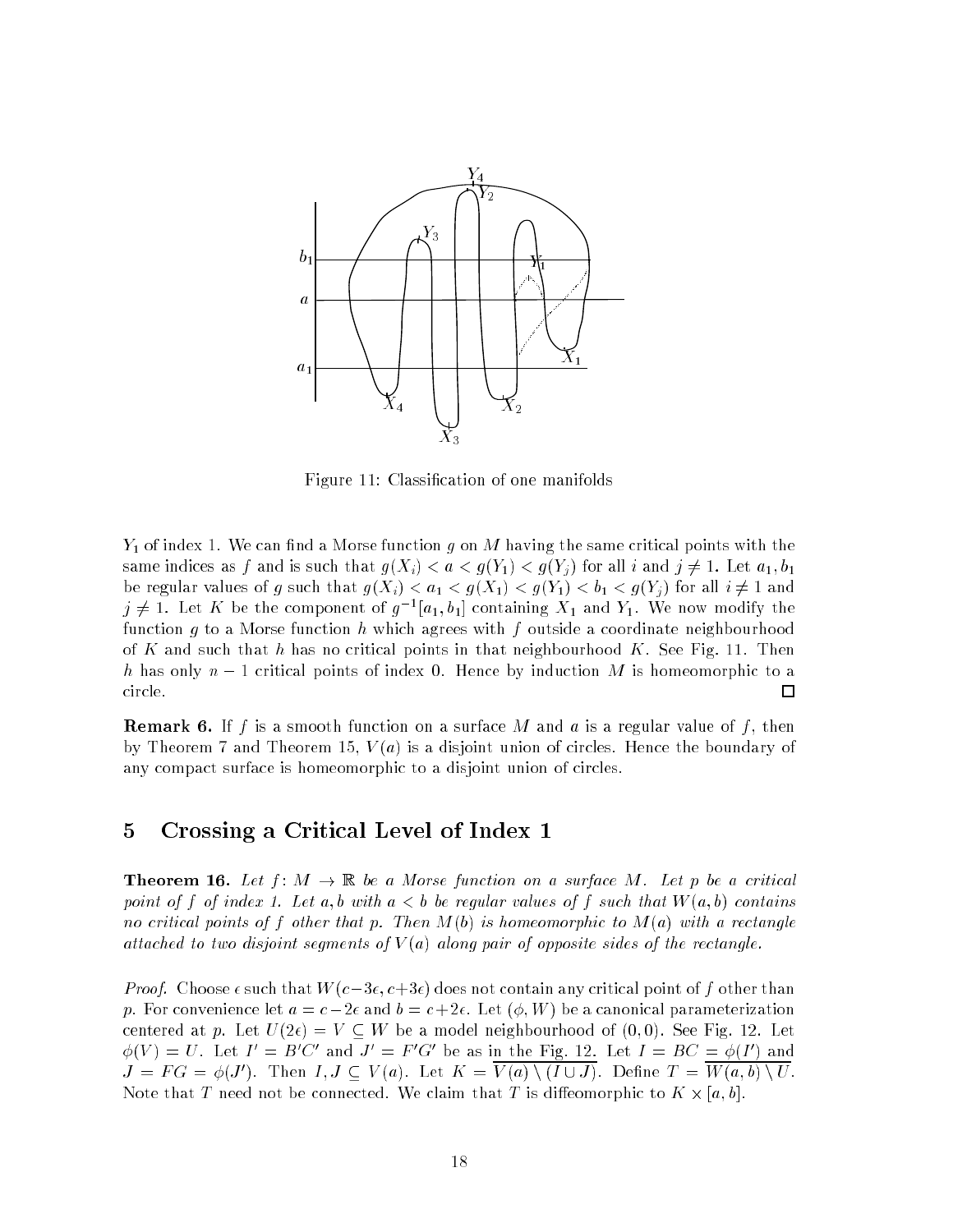We choose a compact tubular neighbourhood  $T_1$  of T as follows: Let  $V_1 \subseteq W$  be a neighbourhood of  $(0,0)$  bounded by the curves

$$
X^{2} - Y^{2} \mathfrak{g} = a - c - \epsilon, X^{2} - Y^{2} = b - c + \epsilon, \text{ and } XY = b - c - \epsilon, XY = a - c + \epsilon.
$$

See Fig. 12. Let  $U_1 = \phi(V_1)$ . Now define  $T_1 := \overline{W(a - \epsilon, b + \epsilon) \setminus U_1}$ .



Figure 12: Illustration in R2 for the proof of theorem 16



Figure 13: Illustration in the surfa
e for the proof of theorem 16

Consider a smooth non negative map  $\alpha: M \to \mathbb{R}$  such that  $\alpha$  is identically 1 in T and it vanishes outside  $T_1$ . Define a vector field Y on M as

$$
Y(x) = \begin{cases} \frac{\alpha(x)}{\|grad(f(x))\|^2} grad(f(x)) & x \in T_1 \\ 0 & x \notin T_1 \end{cases}
$$

Let  $\varphi$  be the one-parameter group of diffeomorphisms generated by the vector field Y.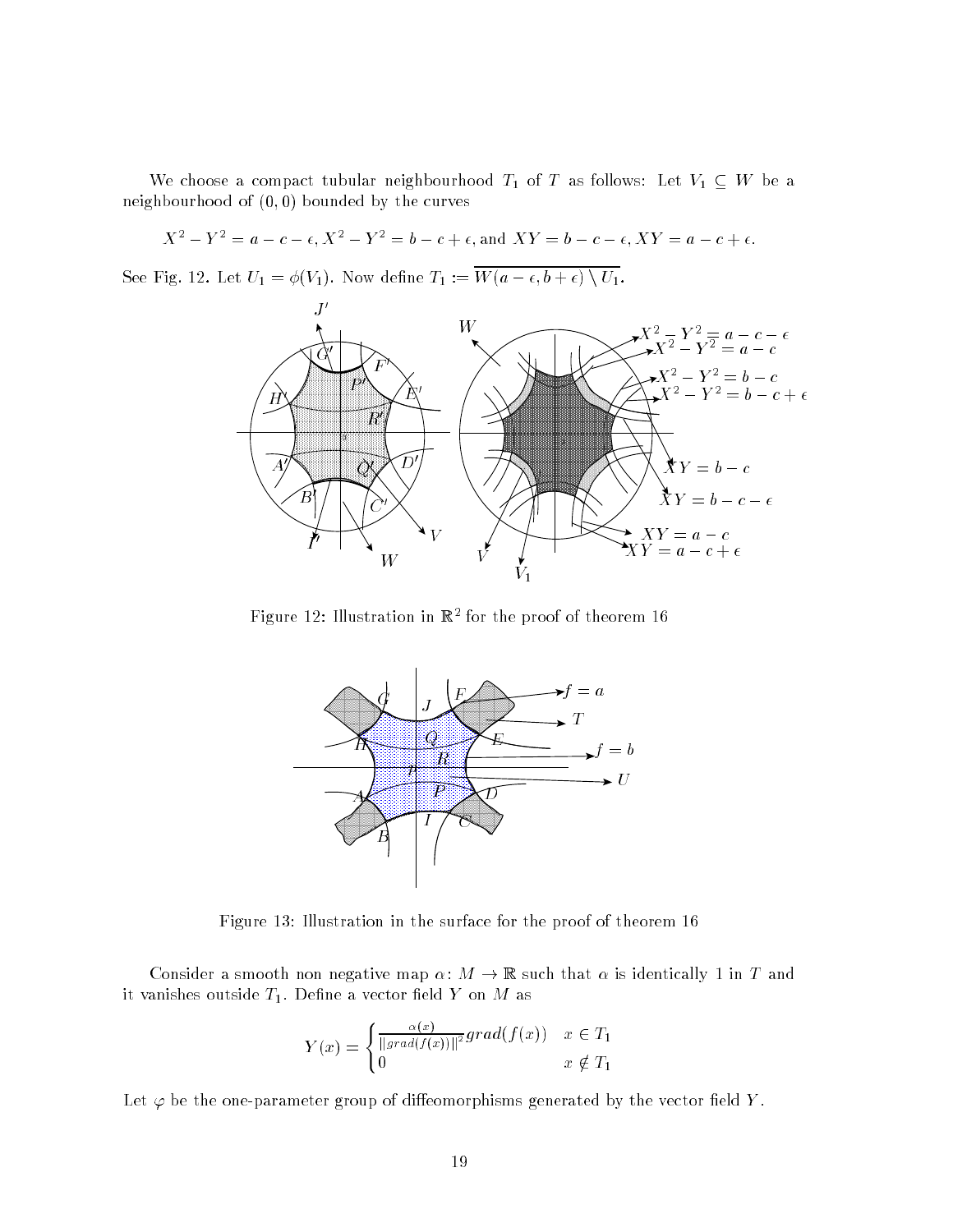Denne a map  $\Psi\colon K\times [a,b]\to T$  as  $\Psi(x,t)=\varphi_{t-a}(x).$  We claim that this is the required diffeomorphism.

First of all let us show that  $\Phi(x, t) \in T$  for all  $x \in K$  and  $t \in [a, b]$ . Define a map  $g: \mathbb{R} \to \mathbb{R}$  as  $g(t) = f \circ \varphi_{t-a}(x)$ . Since  $g'(t) = \alpha(\varphi_{t-a}(x))$ , we have  $0 \leq g'(t) \leq 1$ . Note that  $g(a) = a$ . By Mean Value Theorem  $g(t) - g(a) \le t - a$ . Hence  $g(t) \le g(a) + t - a \le b$ . Since g is increasing,  $g(t) \ge g(a) = a$  for all  $t \in [a, b]$ . Hence  $\varphi_{t-a}(x) \in W(a, b)$  for all  $t \in [a, b]$ and for all  $x \in K$ . Next we claim that  $\Phi(x, t) \notin \text{int } U$  for all  $t \in [a, b]$  and  $x \in K$ . Let A B , E F , C D , G H be as in the Fig. 12. Since  $(\varphi, \psi)$  be a canonical parameterization, their images  $AB, EF, CD, GH$  are integral curves of the vector field Y. See Fig. 13. Assume for some  $x \in K$  and  $t \in [a, b], \varphi_{t-a}(x) \in \text{int } U$ . Then  $\varphi_{t-a}(x)$  will intersect one of the above integral curves  $AB, EF, CD, GH$  as they are the common boundary of T and U. Hence it is one of these curves and cannot lie in the  $\text{int } U$ , a contradiction to our assumption. Hence  $\varphi_{t-a}(x) \in T$  for all  $t \in [a, b], x \in K$ .

 $\Phi$  is one-one follows from the fact that  $g(t)$  is linear for  $t \in [a, b]$  and  $\varphi_{t-a}$  is a diffeomorphism as a map from  $M$  to  $M$ .

Next we show that  $\Phi$  is onto. Let  $y \in T$ . Then the curve  $t \mapsto \varphi_t(y)$  is an integral curve starting at y. Define a map  $h: \mathbb{R} \to \mathbb{R}$  defined as  $h(t) = f \circ \varphi_t(y)$ . Then h is smooth,  $h^*(t) \geq 0$  and  $h^*(t) = 1,$  If  $\varphi_t(y) \in I$  . Note that  $h(0) = f(y) \geq a$ . We claim that there exists  $t_0 \leq 0$  such that  $h(t_0) = a$ . If  $h(0) = a$ , then  $y \in K$  and  $\Phi(y, a) = y$ . Let  $h(0) > a$ . Assume  $h(t) > a$  for all  $t < 0$ . Since h is increasing  $h(t) \leq h(0) \leq b$  for all  $t < 0$ . Hence  $\varphi_t(y) \in W(a, b)$  for all  $t < 0$ . Also for  $y \in T$ ,  $t \mapsto \varphi_t(y)$  is the integral curve starting at y in T. By previous argument  $\varphi_t(y) \notin \text{int } U$  for all  $t < 0$ . Hence h is linear, which implies that  $h(t) = t + f(y) > a$  for all  $t < 0$ , a contradiction. Hence there exists  $t_0 < 0$  such that  $h(t_0) = a$ . Since h is increasing for all  $t \in [t_0, 0], h(t_0) \leq h(t) \leq h(0)$ . Hence  $h(t)$  is linear for  $t \in [t_0, 0]$ . This implies that  $a = h(t_0) = t_0 + f(y) \le t_0 + b$  and hence  $a - t_0 \in [a, b]$ .  $h(t_0) = f \circ \varphi_{t_0}(y) = a$  implies that  $\varphi_{t_0}(y) \in V(a)$ . If  $\varphi_{t_0}(y) \in V(a) \setminus K$ , then  $\varphi_t(y)$  has to intersect one of the integral curves. We reach a contradiction by above arguments. Hence  $\varphi_{t_0}(y) \in K$ . Also

$$
\Phi(\varphi_{t_0}(y),a-t_0)=\varphi_{a-t_0-a}\circ\varphi_{t_0}(y)=\varphi_0(y)=y.
$$

This proves that  $\Phi$  is a diffeomorphism.

Divide U into three parts  $P, Q$  and R (see Fig. 13). Each of them is homeomorphic to a red tanglered a homeomorphism is a homeomorphism in the substitution of the substitution of the substitution of and 1, C - (C) - (C) - (C) - (C) - (C) - (C) - (C) - (C) - (C) - (C) - (C) - (C) - (C) - (C) - (C) - (C) - (C)  $\mathcal{L} = 2$  , we have the contract that  $\mathcal{L} = \{1, 1, 1\}$  . Observe that  $\mathcal{L} = \{2, 3, 4\}$  , and  $\mathcal{L} = \{1, 2, 3\}$  $K \cup I \cup J = V(a)$  and hence  $M(a) \cup T \cup P \cup Q = M(b) \setminus R$ . See Fig. 14. Define a map : V (a) - [a; b℄ ! T [ P [ Q as:

$$
\Psi(x,t) = \begin{cases} \Phi(x,t), & x \in K \\ \Phi_1(x,t), & x \in I \\ \Phi_2(x,t), & x \in J \end{cases}
$$

 $\Psi$  is well defined and is a homeomorphism. Hence  $\Phi$  is homeomorphic to  $M(a) \cup (V(a) \times$  $\{a,b,c\}$  are the contract of the position from  $\{a,b,c\}$  ,  $\{a,b,c\}$  ,  $\{a,b,c\}$  ,  $\{a,b,c\}$  ,  $\{a,b,c\}$  ,  $\{a,b,c\}$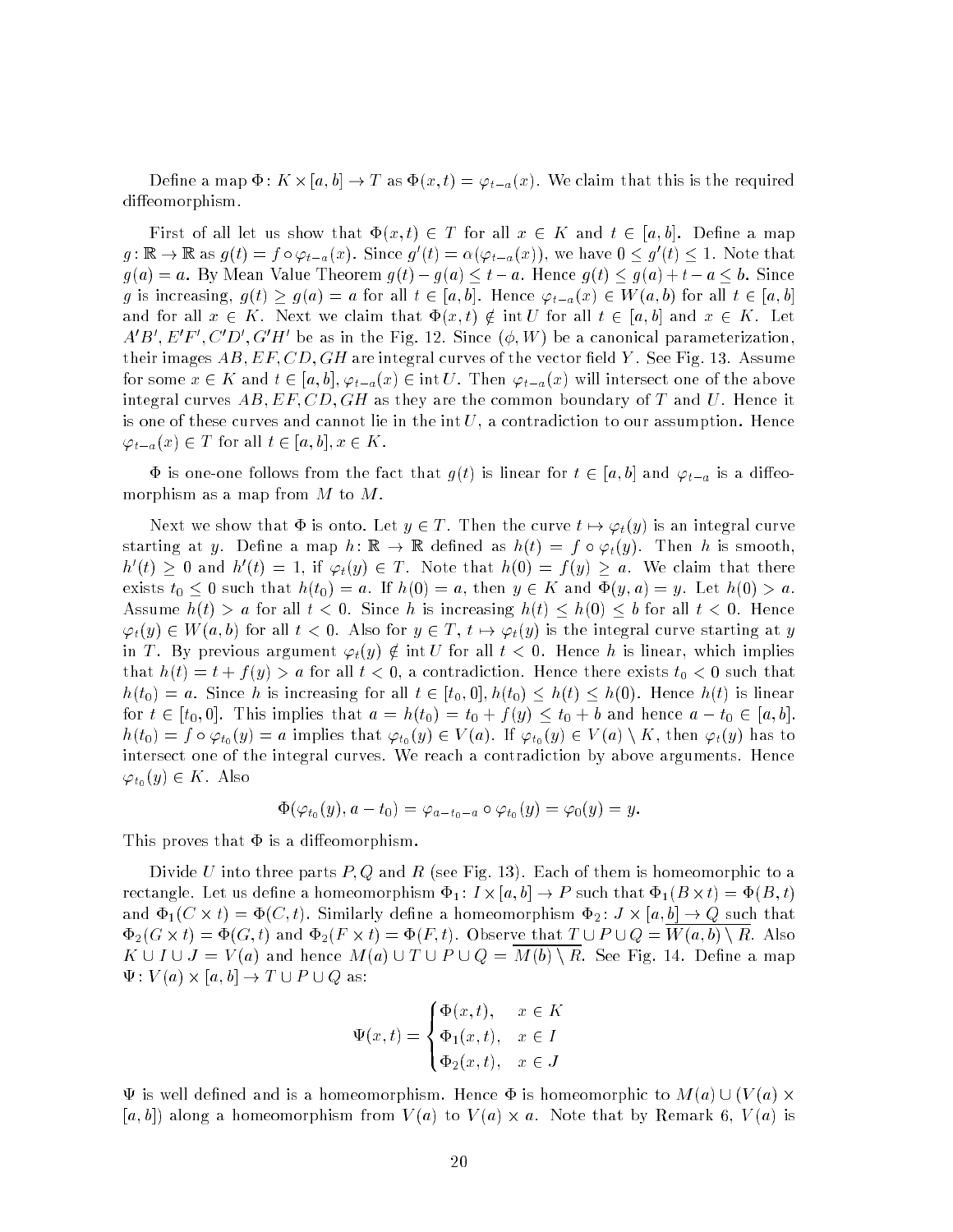

Figure 14: Attaching a rectangle

homeomorphi to disjoint union of ir
les and V (a) - [a; b℄ is homeomorphi to disjoint union of cylinders.

Now  $M(a) \cup T \cup P \cup Q$  is homeomorphic to  $M(a)$  with cylinders attached in the above manner which is homeomorphic to  $M(a)$ . This implies that  $M(b) \setminus R$  is homeomorphic to  $M(a)$ . Now  $M(b)$  is obtained by attaching the rectangle R to  $M(a)$  along opposite sides ED and AH.  $\Box$ 

#### Analysis of crossing critical Point of index 1

Let p be a critical point of index 1 of a Morse function f on M. Let  $a, b, a < b$  be regular values of f such that f  $\lceil a, b \rceil$  contains no critical points of f other than p. Then we have shown that  $M(b)$  is homeomorphic to  $M(a)$  with a rectangle R attached to two disjoint segments I and J of  $V(a)$  along opposite sides of the rectangle. Let us analyze the different ways of attaching the rectangle R to  $V(a)$  and the component of  $W(a, b)$  containing p.

**Case 1.** Let I and J lie in 2 different components of  $V(a)$ . See Fig. 15.

In this case the number of components of  $V(b)$  – the number of components of  $V(a)$ 1. That is, the boundary 
omponents have redu
ed by one after passing this level.

**Case 2.** Let I and J lie in the same component of  $V(a)$ . We attach the rectangle R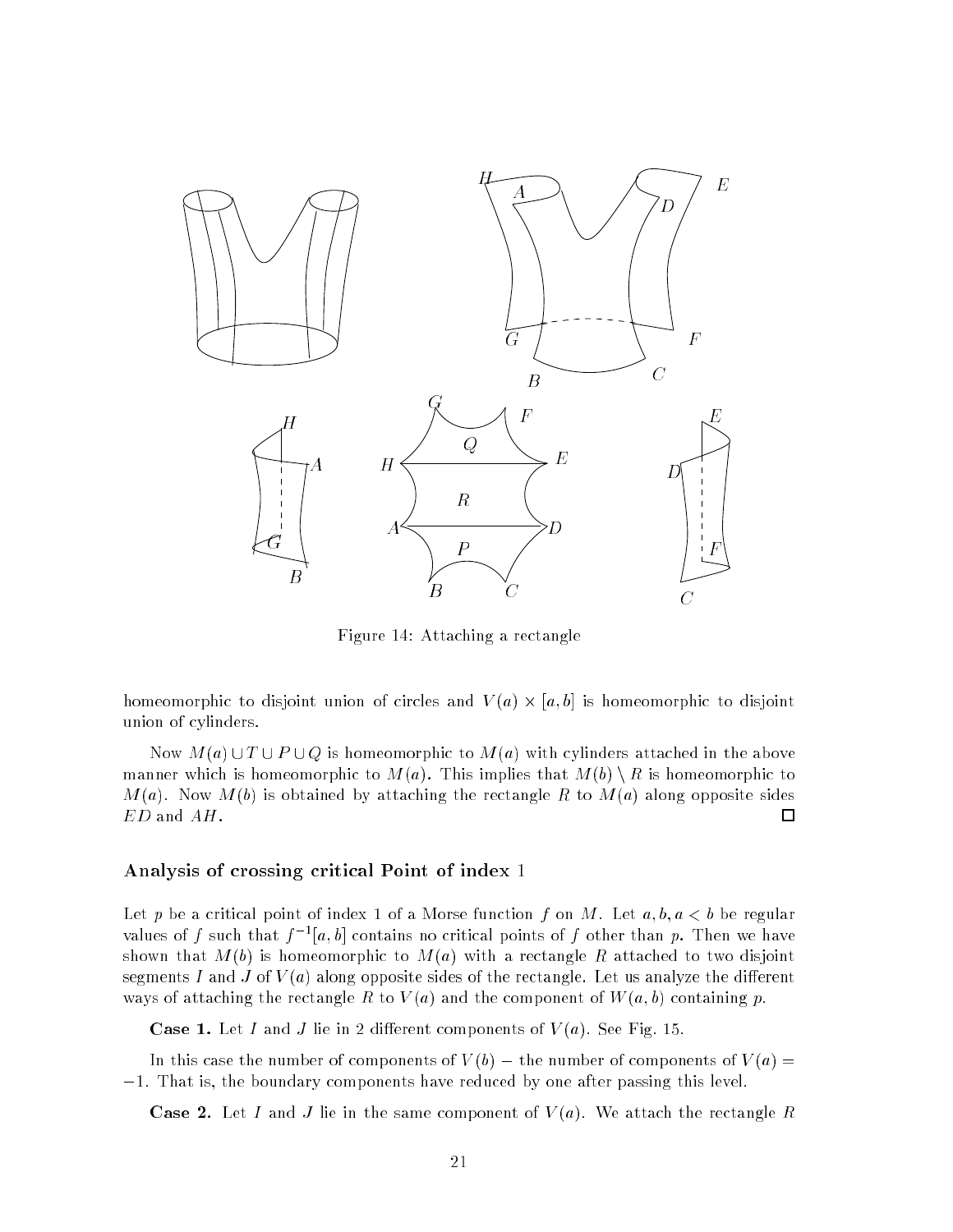

Figure 15: Case 1

straight. See the Fig. 16.

In this case the number of components of  $V(b)$  – the number of components of  $V(a) = 1$ . That is, number of components increases by one after passing this critical level.





Figure 16: Case 2

Thus in the two cases the component of  $W(a, b)$  containing p is homeomorphic to a disc with two holes.

**Case 3.** If I and J lie in the same component of  $V(a)$  and the rectangle R is attached with a twist. See the Fig. 17.



Figure 17: Case 3

In this case the number of components do not change. The component of  $W(a, b)$ containing  $p$  is homeomorphic to a Möbius band without a disc. In this case we have a homeomorphic copy of a Möbius band inside  $M$ .

**Remark 7.** We can attach the rectangle  $R$  with more than 2 twists but this reduces to the earlier cases. (Exercise.)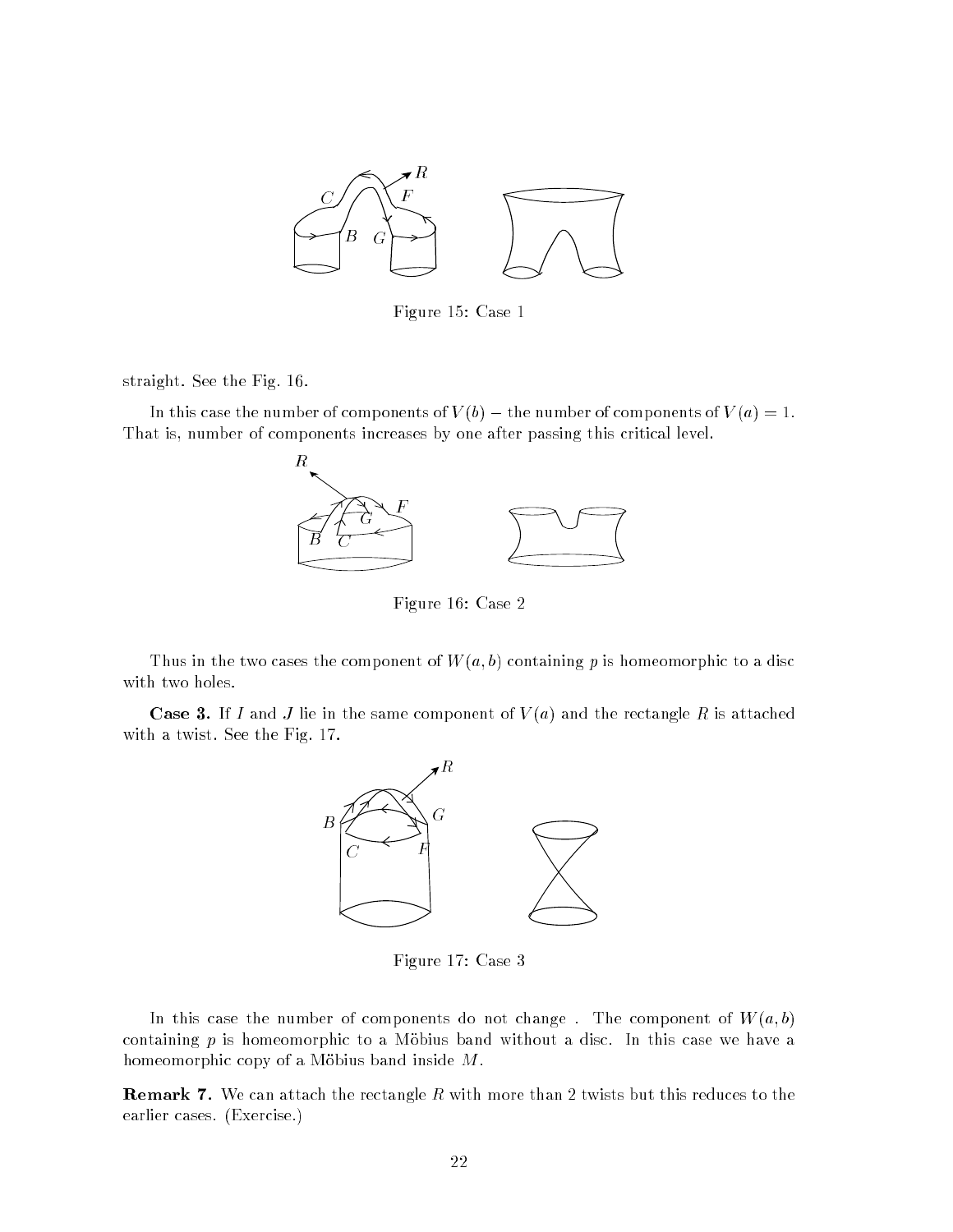**Definition 9.** Let f be a Morse function on a surface M. Let a and b be regular values of f with  $a < b$ . Let  $W(a, b)$  contain only one critical point say p of index 1. Let the number of components of  $V(a)$  and  $V(b)$  be m and n respectively. Then we say that

- 1. *p* is of type I of the first kind if  $m n = 1$ .
- 2. p is of type I of the second kind if  $m n = -1$ .
- 3. *p* is of type II if  $m = n$ .

See Fig. 18



Figure 18: Criti
al points of index 1 and their types

**Corollary 17.** Let f be an ordered Morse function on M. Let  $a, b, a < b$  be regular values of f such that  $W(a, b)$  contains p critical points of index 0 and p critical points of index 1 of the type I of the first kind. Then  $M(a)$  is homeomorphic to  $M(b)$ .



Figure 19: Illustration for Corollary 17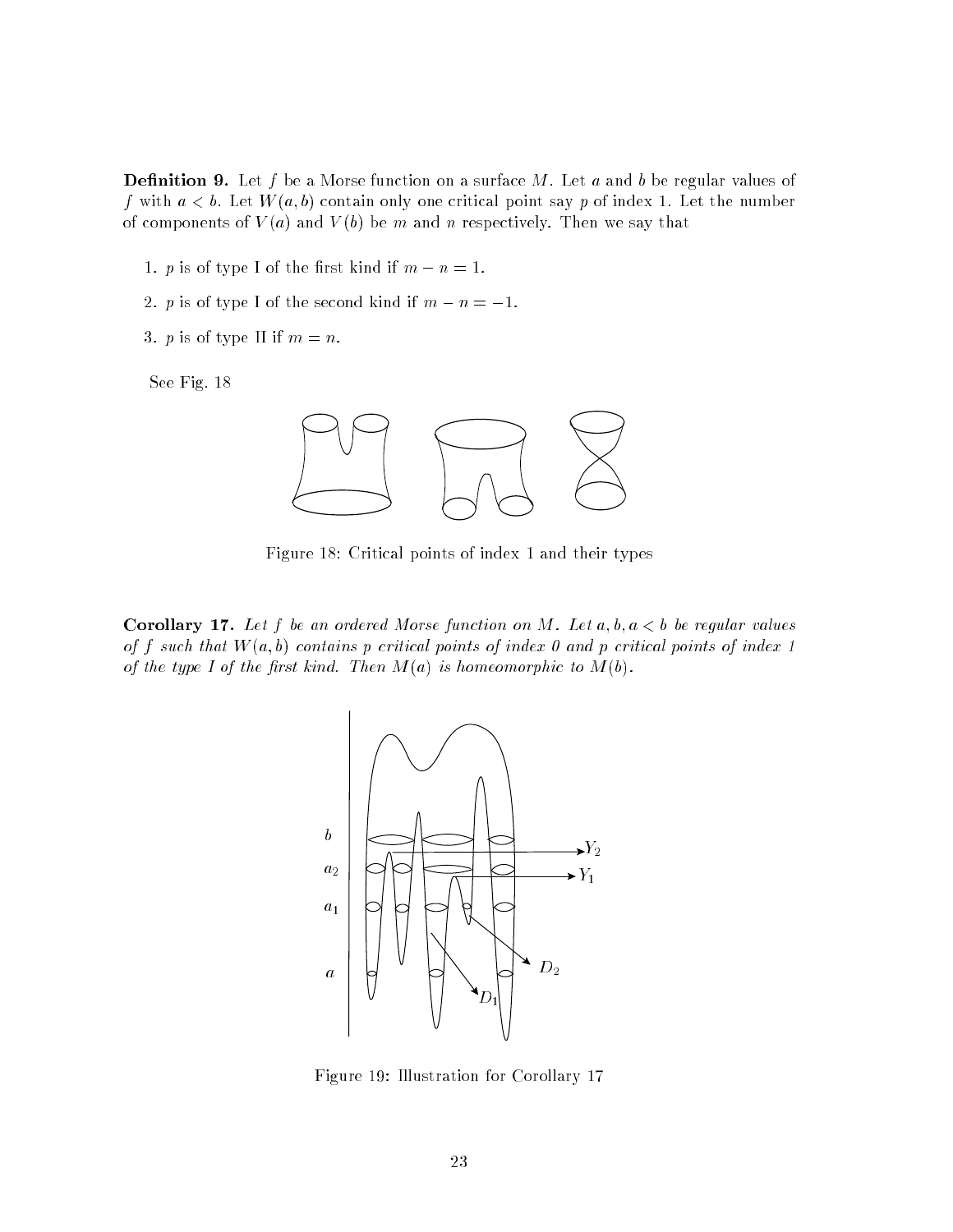*Proof.* Since f is an ordered Morse function,  $M(a)$  contains only critical points of index 0. Let the number of critical points of index 0 in  $M(a)$  be q. Then  $M(a)$  is disjoint union of q discs. We have to show that  $M(b)$  is also homeomorphic to disjoint union of q discs. Let  $\{X_i\}_{1\leq i\leq p+q}$  be the critical points of index 0 and  $\{Y_j\}_{1\leq j\leq p}$ , the critical points of index 1 of type I of the first kind in  $M(b)$ . Let  $a_1, a_2, \ldots, a_{p-1}, a_p$  be regular values of f such that

$$
f(X_i) < a < f(X_j) < a_1 < f(Y_1) < a_2 < f(Y_2) < a_3 < \cdots < a_p < f(Y_p) < b
$$

for all  $1 \leq i \leq q$  and  $q + 1 \leq j \leq p + q$ .

Then  $M(a_1)$  is homeomorphic to the disjoint union of  $p + q$  discs, say,  $\{D_i\}_{1 \leq i \leq p+q}$ . Since  $Y_1$  is a critical point of type I of the first kind, there exist two discs say  $D_1$  and  $D_2$ in  $M(a_1)$  which are attached to each other by a rectangle resulting in a disc again. See Fig. 19. Hence  $M(a_2)$  is a disjoint union of  $p + q - 1$  discs. Proceeding in this fashion we reduce one disc when we pass a critical  $Y_i$ . Hence  $M(b)$  is the disjoint union of  $p+q-p=q$  $\Box$ discs. This proves that  $M(a)$  is homeomorphic to  $M(b)$ .

**Example 9.** Let us illustrate the passing the critical levels in Example 7. Take the unit dis
 model of P2 . See Fig. 20.



Figure 20: Dis
 Model for P2

Here  $A$ ,  $I$ ,  $Z$  are critical points of index  $0$ ,  $1$ ,  $Z$  respectively. (Pro ject  $S^-\subseteq \mathbb{R}^+$  onto unit alse in K- and we obtain Fig. 20 and Fig. 21 and the required critical points of the function.)  $P, Q, R$  are the canonical neighbourhoods of  $X, Y, Z$  respectively.

Now Q is attached to P along segments I and J in a twisted manner as in the Fig. 22. Now  $R$  is attached to  $P \cup Q$  along the boundary  $A_{P} \cup D$  giving  $\mathbb{F}^{\ast}$ . Here  $Y$  is a critical point of type II. See Fig. 22.

**Proposition 18.** Let  $f: M \to \mathbb{R}$  be an ordered Morse function. Let f have only one critical point of index  $0, 1$  and  $2$  each. Then M is homeomorphic to a projective plane.

*Proof.* Let X, Y and Z be critical points of index 0, 1 and 2 respectively. Let a and b are regular values of  $\bar{f}$  such that  $f(X) < a < f(Y) < b < f(Z)$ . Then  $M(a)$  and  $M(0)$  are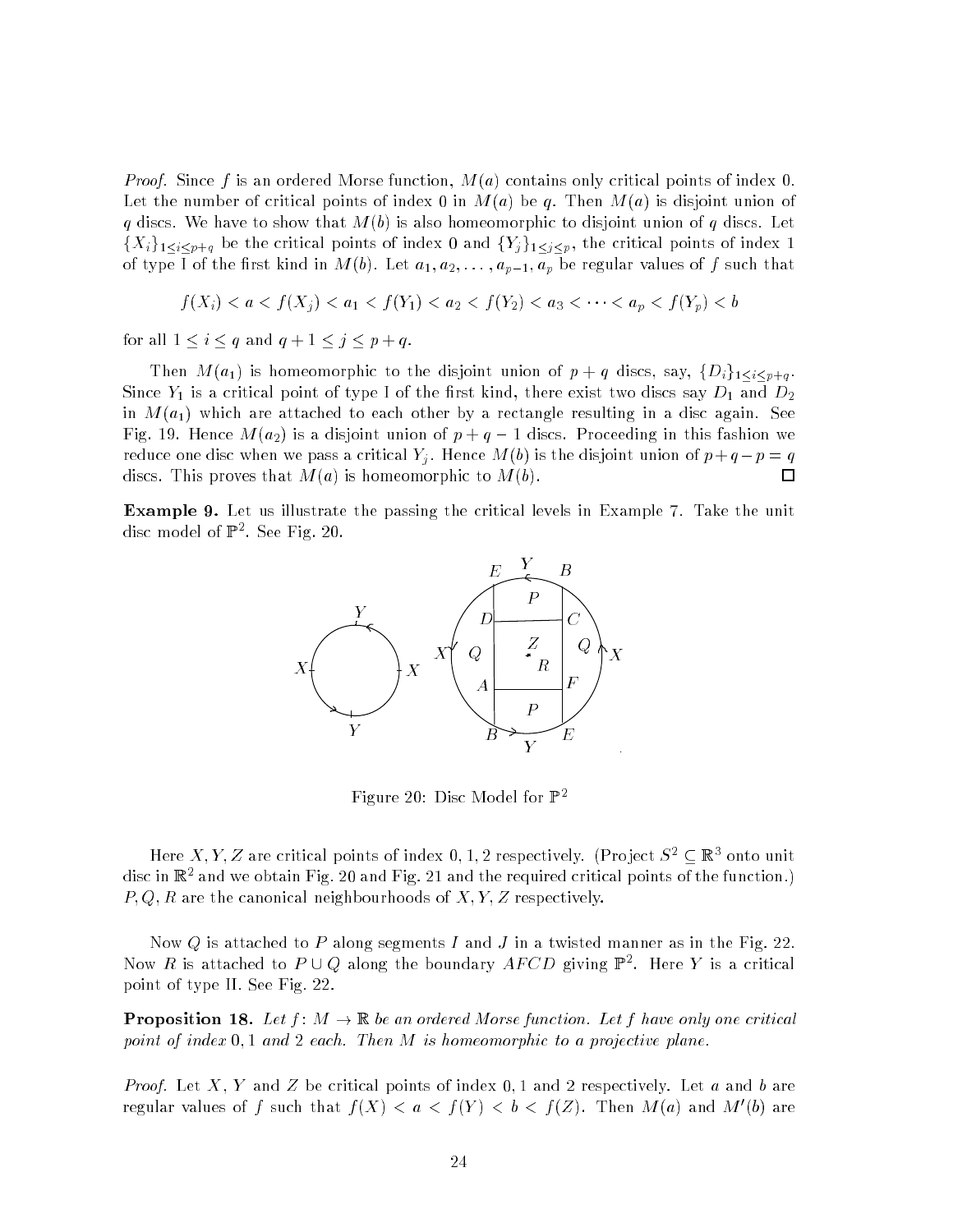

Figure 21:  $\beta$  anonical neighbourhoods of critical points



Figure 22: Projective plane minus a disc after passing the minimum and the saddle point

discs. Since  $V(a)$  and  $V(b)$  have only one component each, Y has to be of type II. Hence by case 3 of analysis,  $M(b)$  is a Möbius band. M is obtained by attaching a disc to the Möbius band  $M(b)$ , hence  $M(a)$  is homeomorphic to a projective plane.  $\Box$ 

**Proposition 19.** Let  $f$  have only one critical point of index 0, only one critical point of index 2 and two critical points of index 1 of type I. Then  $M$  is homeomorphic to a torus.

*Proof.* Let X be the critical point of f of index 0,  $Y_1, Y_2$ , critical points of index 1 and Z, the critical point of index 2. Let  $a$  and  $b$  be regular values of  $f$  which separate critical points of index 0, 1 and 2. That is,  $f(A) < a < f(Y_i) < b < f(Z)$ . Then  $M(a)$  and  $M(0)$ are discs  $D$  and  $D$  respectively. Let  $c$  be a regular value of  $f$  which separates  $\overline{Y}_1$  and  $\overline{Y}_2$ . Without loss of generality assume that  $f(Y_1) < c < f(Y_2)$ .

By Theorem 16,  $M(c)$  is obtained by attaching a rectangle to  $M(a)$ . When we pass a critical point of index 1 of type I of the first kind we attach a rectangle to disjoint segments I and J belonging to different components of  $V(a)$ . Since  $V(a)$  has only one component,  $Y_1$ is of first kind. That is,  $M(c)$  is homeomorphic to a cylinder. Now  $M(b)$  has one boundary component and is obtained by attaching a rectangle to  $M(c)$ . This forces  $Y_2$  to be of the second kind. Thus  $M(b)$  is homeomorphic to a rectangle attached to a cylinder along two disjoint segments in different components of the boundary of the cylinder. (See Fig. 23.) Hence  $M(b)$  is homeomorphic to a torus but for a disc. M is obtained by attaching a disc to  $M(b)$ , is homeomorphic to a torus.  $\Box$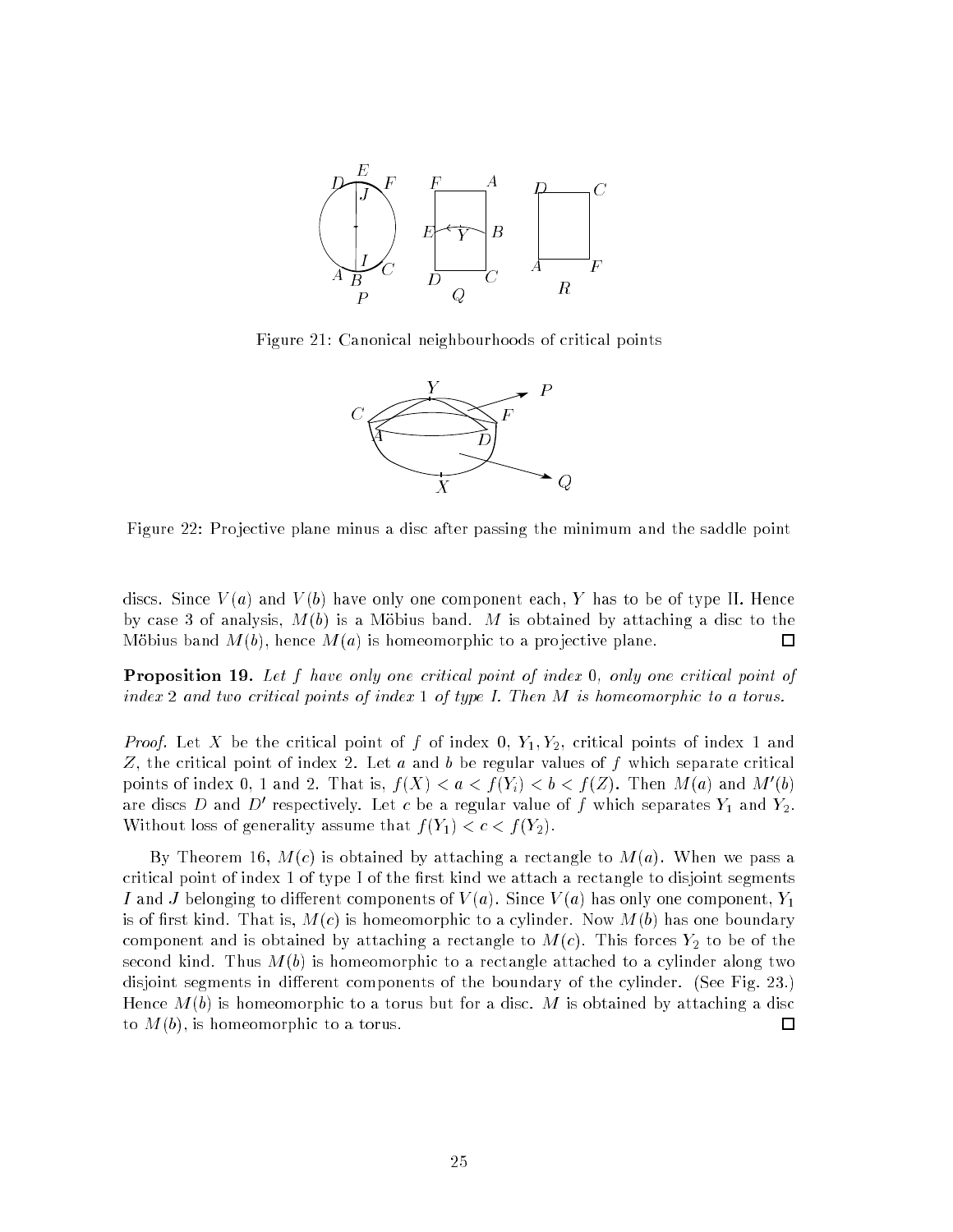

Figure 23: Criti
al points on a torus

### 6 Conne
ted Sums and All that

**Definition 10.** A compact surface  $M$  (with or without boundary) is said to be non orientable if it contains a homeomorphic copy of a Möbius band.

**Proposition 20.** The Möbius strip and the projective plane are non orientable.

**Definition 11.** Let  $M_1, M_2$  be closed surfaces and  $M_i$  for  $i = 1, 2$  be the space obtained by removing a disc from  $M_i$ . Then the boundary of  $M_i'$  is a circle. The connected sum of  $M_1$  and  $M_2$  is the space obtained attaching  $M_1'$  to  $M_2'$  via a homeomorphism from  $\partial M_1'$  to  $\sigma_{M_2}.$  we will denote this by  $M_1 \,\# \,M_2.$ 

**Remark 8.** The connected sum is independent of the discs removed and the homeomorphism on the boundary.

Let  $T_n$  denote the connected sum of n tori and  $P_n$  denote the connected sum of n . Let Vn denote The the Contract of The United States and United States and United States and United States and convention  $T_1$  is a torus and  $P_1 = \mathbb{F}$  is a projective plane.

Let M and N be surfaces with same number of boundary components. When we say that  $M$  is attached to  $N$  along the boundary we mean that they are attached via a homeomorphism from  $\partial M$  to  $\partial N$ .

Let us admit the following facts about the connected sum of two surfaces. For more details refer  $[4]$  or  $[6]$ .

**Observation 1.** F is a aisc attached to a Mobius band along the boundary.

**Observation 2.** Let  $M$  be a closed surface. Then  $M \# \mathbb{F}$  is nomeomorphic to the space obtained by removing a disk from M and attaching a Möbius band along the boundary.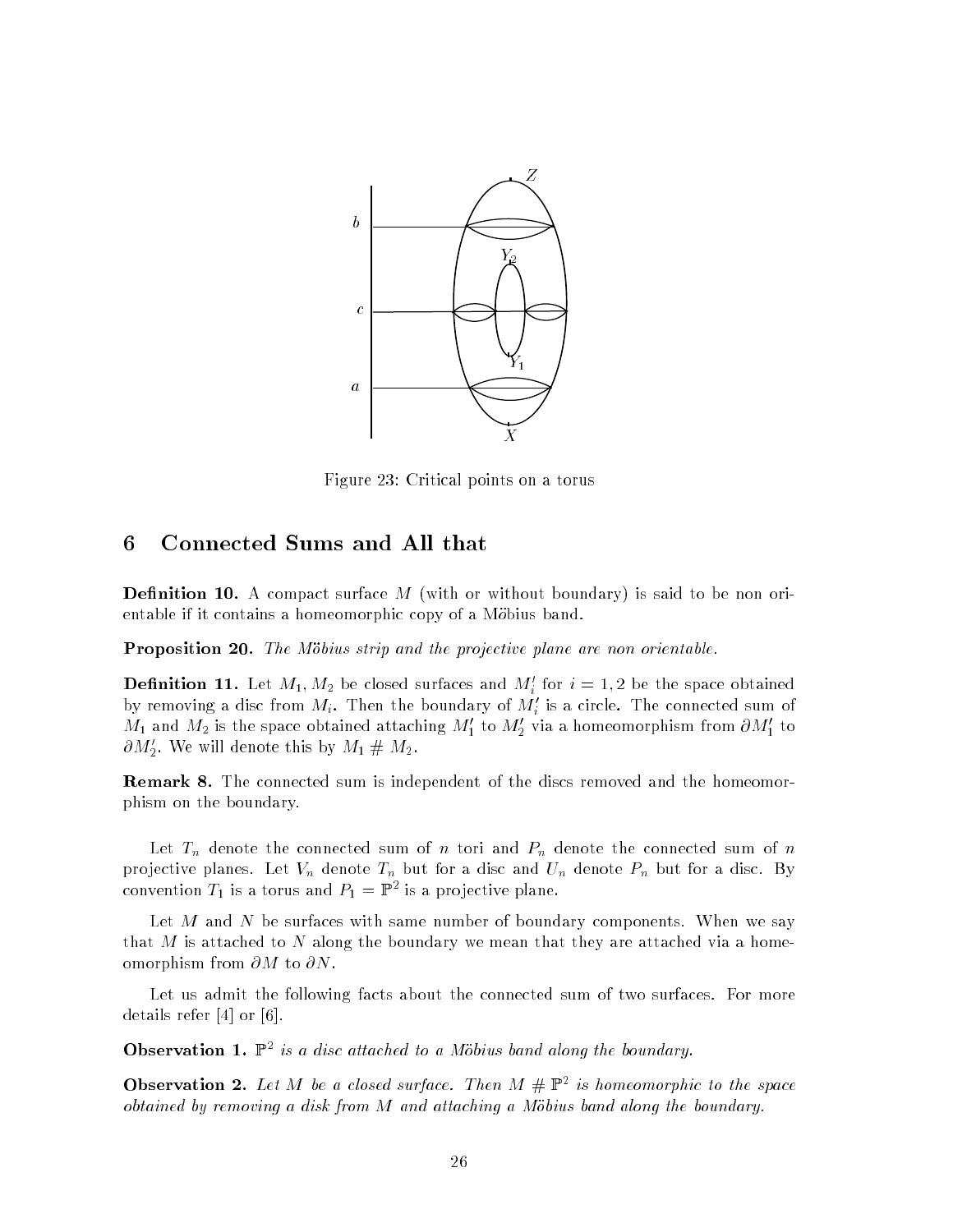**Observation 3.**  $P_q$  is homeomorphic to the space obtained by removing q disjoint discs from S<sup>2</sup> and atta
hing q Mobius bands along the boundary.

Observation 4.  $T_q$  is homeomorphic to the space obtained by removing 2q disjoint discs from S<sup>2</sup> and atta
hing q hand les (
ylinders) along the boundary.

**Proposition 21.** The connected sum of  $T_m$  and  $P_n$  is homeomorphic to  $P_{2m+n}$ .

#### PSfrag repla
ements

*Froof.* First of an we claim that the connected sum of  $T_1$  and  $\mathbb{I}^+$  is nomeomorphic to  $F_3$ . We denote homeomorphism by  $\simeq$ . Let us assume this claim and prove the result. To prove the result let us first prove that  $T_m \# P_1 \simeq P_{2m+1}$ .

We will proceed by induction on m. The case  $m = 1$  follows from the claim above. Let us assume the result for all  $k < m$ . Then

$$
\begin{array}{rcl}\n\ddot{F}_m \# P_1 & \simeq & T_{m-1} \# T_1 \# P_1 \\
A_1 & \simeq & T_{m-1} \# P_3 \qquad \text{(first claim)} \\
B_1 & \simeq & T_{m-1} \# P_1 \# P_2 \\
C_1 & \simeq & P_{2m-2+1} \# P_2 \qquad \text{( by induction)} \\
C_2 & \simeq & P_{2m+1}.\n\end{array}
$$

Now let us prove that  $T_m \# P_n \simeq P_{2m+n}$ . We apply induction on n. The case  $n = 1$  follows from above. Assume the result for  $k < n$ . Then <u>—</u> 4 E1

$$
F_{T_m} \# P_n \simeq T_m \# P_{n-1} \# P_1
$$
\n
$$
R_1
$$
\n
$$
R_2
$$
\n
$$
R_3
$$
\n
$$
R_4
$$
\n
$$
R_5
$$
\n
$$
R_6
$$
\n
$$
R_7
$$
\n
$$
P_{T_1}
$$
\n
$$
T_1
$$
\n
$$
P_1
$$
\n
$$
P_1
$$
\n
$$
P_1
$$
\n
$$
P_1
$$
\n
$$
P_1
$$
\n
$$
T_1 \# P_1
$$
\n
$$
P_1
$$
\n
$$
T_1 \# P_1
$$

Figure 24: Connected sum of  $P_1$  and  $T_1$ 

We now prove our claim. The idea is to cut 3 Mobius bands from  $T_1 \# P_1$  and then glue the remaining part to get  $S^+$  with 3 holes. See Fig. 24, Fig. 25 and Fig. 26.

Torus is homeomorphic to a rectangle with  $AB$  identified to  $DC$  and  $AD$  identified to  $B$ C. Also  $P_1$  is nomeomorphic to  $D^+$  with antipodal points identified. See Fig.24

In Fig. 25  $M_1$ ,  $M_2$  and  $M_3$  are the three Möbius bands which are removed from  $T_1 \# P_1$ . Quotienting the remaining region after identifying  $R_i$  for  $1 \leq i \leq r$  we obtain S<sup>2</sup> with three holes. See Fig. 26. □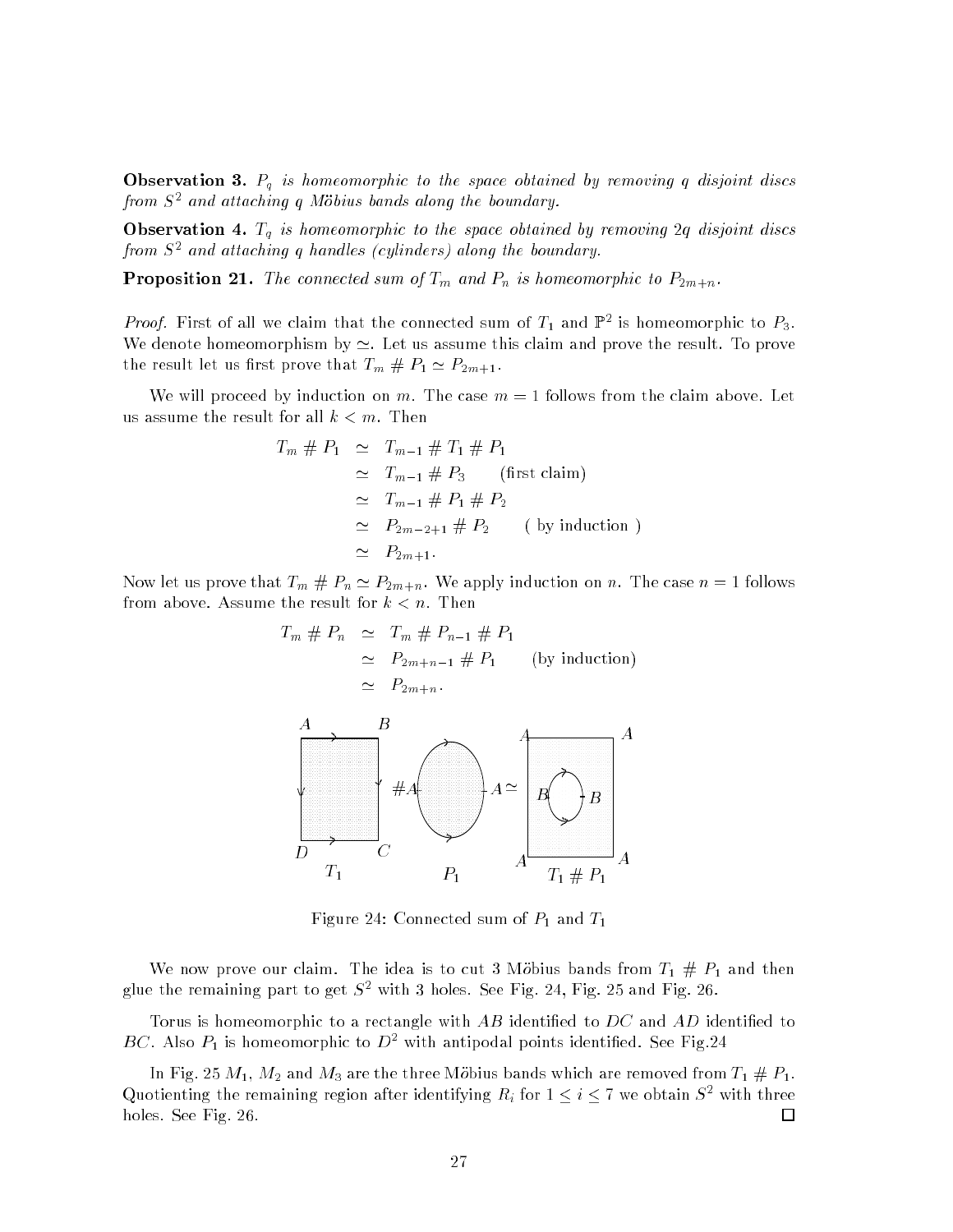

Figure 25: 3 Möbius bands on  $T_1 \# P_1$ 

**Proposition 22.**  $T_n$  (respectively  $P_n$ ) is not homeomorphic to  $T_{n'}$  (respectively  $P_{n'}$ ) for  $n\neq n$  . Also  $1_{n}$  is not nomeomorphic to  ${F}_{m}$  for any positive integers n and  $m.$ 

*Proof.* Refer  $[4]$  or  $[6]$ .

**Ex 1.** Let  $v_1$  denote torus without two disjoint discs. The space obtained by attaching  $v_1$ to  $V_n$  along the boundary of  $V_n$  is homeomorphic to  $V_{n+1}$ .

Similarly, let  $U_1$  denote a projective plane without two disjoint discs. The space obtained by attacning  $U_1$  to  $U_n$  along the boundary of  $U_n$  is nomeomorphic to  $U_{n+1}$ .

# 7 Classification of Surfaces

Henceforth we assume that M is a closed surface and  $f: M \to \mathbb{R}$  an ordered Morse function on M. Let  $\{X_i\}_{1\leq i\leq n(0)}$  be critical points of index 0,  $\{Y_i\}_{1\leq i\leq n(1)}$ , critical points of index rities in al points of index 2. Let a and be regular values of f such and be regular values of  $\mathcal{J}$  and that  $f$  (ii)  $f$  ) and  $f$  is a subset of  $f$  )  $f$  if  $f$  is an interesting  $f$  in  $f$  in  $f$  is a subset of  $f$  in  $f$  in  $f$  is a subset of  $f$  is a subset of  $f$  is a subset of  $f$  is a subset of  $f$  is a subset of  $f$  is

**Lemma 23.** Let the notations be as above. Then there exist two regular values  $c, d, c < d$ and an ordered Morse function q having the same critical points with the same indices as f su
h that:

- $\bullet$   $q$   $\lnot$   $\lnot$   $\infty$ ,  $c_{\lceil}$  contains  $n(\theta) 1$  cruical points of index 1 and  $q$   $\lnot$   $\lnot$   $\infty$ ,  $c_{\lceil}$  is nomeomorphic to a disc.
- $\bullet$   $q$   $\neg |a,\infty)$  contains  $n(z) 1$  critical points of index 1 and  $q$   $\neg |a,\infty)$  is nomeomorphic to a dis
.
- $\bullet$  q  $\lnot$  c, a) contains  $n(1) n(0) n(2) + 2$  cruical points of maex 1.

 $\Box$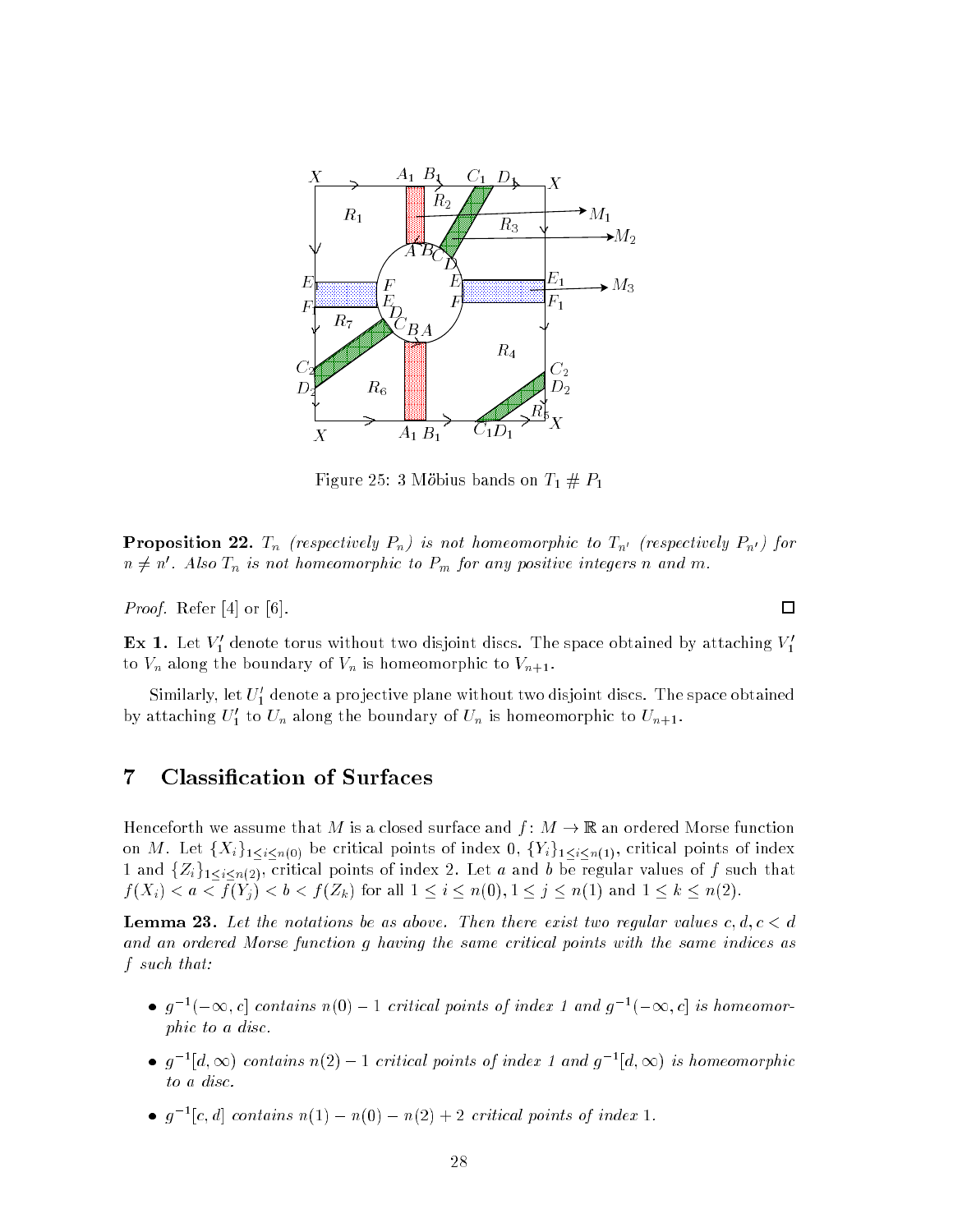

Figure 26:  $T_1 \# P_1$  without 3 Möbius bands

*Proof.* Since all the critical points of index 1 are below the level  $b$ , it is enough to improve the function f below the level b. Also, second assertion follows from the first by taking  $-f$ in place of  $f$ .

 $M(a)$  is disjoint union of  $n(0)$  discs, say,  $\{D_i\}_{1\leq i\leq n(0)}$  and  $M(0)$  is disjoint union  $n(2)$ discs say  $\{D_j\}_{1\leq j\leq n(2)}$ . That M(0) is connected follows from the fact that M is obtained by attaching  $M$  (b) (disjoint union of discs) to  $M$ (b) along their boundaries.

First of all we prove the existence of the level  $c$ 

If  $n(0) = 1$ , then take  $g = f$  and  $c = a$ .

If  $n(0) \geq 2$ , we proceed recursively. If all critical points of index 1 are of type II, then  $M(b)$  is disconnected. Hence there exists a critical point of index 1 of type I. If all critical points of index 1 of type I are of the second kind then again  $M(b)$  is disconnected. Hence there exists  $j \in \{1, 2, \ldots, n(1)\}$  such that  $Y_j$  is of type I of first kind. Without loss of generality assume that  $j = 1$ . Now choose an ordered Morse function  $g_1$  having the same critical points with same indices as  $f$  and a regular value  $a$  of  $g_1$  such that  $g_1(X_i) < a < g_1(Y_1) < a_1 < g_1(Y_j)$  for all  $1 \leq i \leq n(0)$  and  $j \neq 1$ . By definition 9,  $V(a_1)$  has one less components than  $V(a)$ . If  $n(0) - 1 = 1$ , then we are done. Otherwise proceeding in similar way we get another ordered Morse function  $g_2$ , a level  $a_2$  and a critical point  $Y_2$  of type I of first kind such that  $g_2(X_i) < a < g_2(Y_1) < a_1 < g_2(Y_2) < a_2 < g_2(Y_j)$ for all  $1 \le i \le n(0)$  and  $j \ne 1, 2$ . Then the number of components of  $V(a_2)$  is  $n(0) - 2$ . Recursively we get an ordered Morse function  $g_{n(0)-1}$ , a level  $a_{n(0)-1}$  such the  $g_{n(0)-1}(X_i)$  <  $a < g_{n(0)-1}(Y_j) < a_{n(0)-1}$  for all  $1 \le i \le n(0)$  and  $1 \le j \le n(0)-1$ . Define  $c := a_{n(0)-1}$  and  $g := g_{n(0)-1}$ . This proves the first part of the first assertion of the lemma.

 $q^{-1}$  =  $\infty$ ,  $c_{\parallel}$  is nomeomorphic to a disc follows from Corollary 17.

### □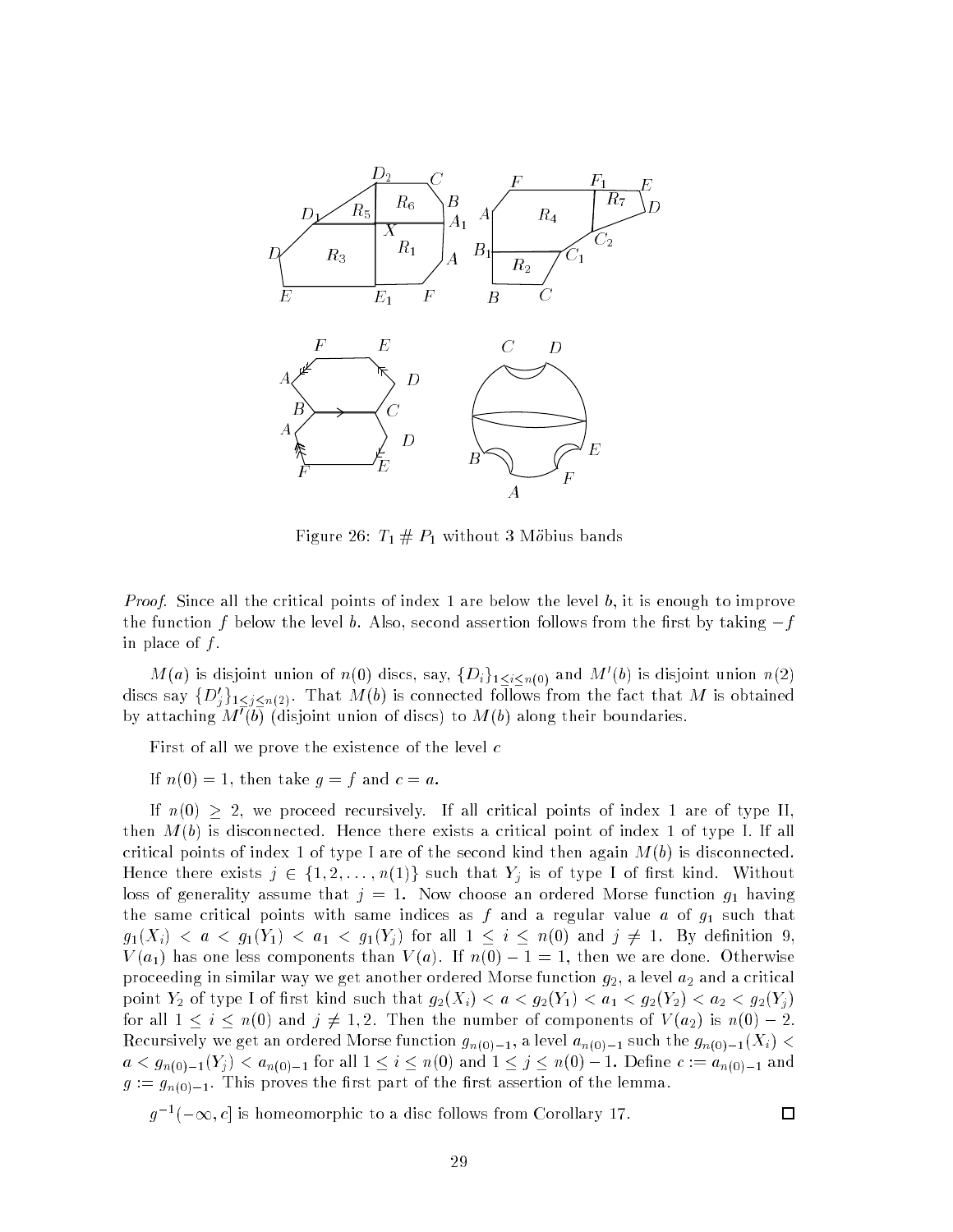Corollary 24. Let the notations be as in the Lemma 23. Then the number of critical points of type I between the levels c and d is even, half of which are of the first kind and half are of the second kind and outside these levels all critical points are of type I.

**Theorem 25 (Classification).** Let  $f: M \to \mathbb{R}$  be an ordered Morse function as in the claim of Lemma 23. Let f have q critical points of index 1 in  $W(c, d)$ . Then M is homeomorphic to  $P_q$  or  $T_p$ , where  $q=2p$ .

*Proof.* Case 1. Let us first assume that all critical points of index 1 in  $W(c,d)$  are of type II. In this case we claim that M is homeomorphic to  $P_q$ .

Let us proceed by induction on the number of critical points in  $W(c, a)$  where  $a > c$  is a regular value of f. We claim that if  $W(c, a)$  contains n critical points of index 1 of type II then  $M(a)$  is homeomorphic to  $U_n$ .

Let  $a \in \mathbb{R}$  be a regular value of f such that  $W(c, a)$  contains only one critical point of index 1. Then  $M(a)$  is homeomorphic to a Möbius band, (Proposition 18), which is same as  $U_1$ .

Let us assume the result for  $k = q - 1$ . Let d be a regular value of f such that  $W(c,d)$ contains all the q critical points of index 1. We claim that  $M(d)$  is homeomorphic to  $U_q$ . Choose a regular value  $d_1$  of f such that  $W(c, d_1)$  contains  $q-1$  critical points of f of index 1. Then by induction hypothesis  $M(d_1)$  is homeomorphic to  $U_{q-1}$ . Now  $M(d)$  is homeomorphic to  $U_q$  follows from Exercise 1. Hence M homeomorphic to  $P_q$ .

**Case 2.** Let all critical points of index 1 in  $W(c, d)$  be of type I. Since the number of critical points of index 1 of type I in  $W(c,d)$  is even,  $q = 2p$  for some integer p. (Corollary 24.) In this case we claim that M is homeomorphic to  $T_p$ .

We modify the function f in  $W(c,d)$  to an ordered Morse function having same number of critical points as f with the same indices and such that every critical point of index 1 of type I of se
ond kind is followed by a 
riti
al point of index 1 of type I of the rst kind. (Theorem 16 and Corollary 24.) We assume that this is done.

Since  $M$  (a) is a disc, it is enough to prove that  $M(a)$  is nomeomorphic to  $V(p)$ . Let us proceed by induction on the number of critical points in  $W(c, a)$  where  $a > c$  is a regular value of f. We claim that if  $W(c, a)$  contains n pairs of critical points of index 1 then  $M(a)$ is homeomorphic to  $V_n$ .

Let a be a regular value of f such that  $W(c, a)$  contains a pair of critical points of index 1 of type I. Then, by Proposition 23,  $M(a)$  is homeomorphic to  $V_1$ . Let us assume the result for  $k = p - 1$ . Let d be a regular value of f such that  $W(c, d)$  contains all p pairs of critical points of index 1 of type I. We show that  $M(d)$  is homeomorphic to  $V_p$ . Let  $d_1$  be a regular value of f such that  $W(c, d_1)$  contains  $p-1$  pairs of critical points of index 1 of type I of f. By induction hypothesis  $M(d_1)$  is homeomorphic to  $V_{p-1}$ . Hence  $M(d)$  is homeomorphic to  $V_p$ . (Exercise 1.) Thus M is homeomorphic to  $T_p$ .

**Case 3.** Let f have critical points of index 1 of type I as well as of type II in  $W(c, d)$ . In this case we claim that M is homeomorphic  $P_q$ .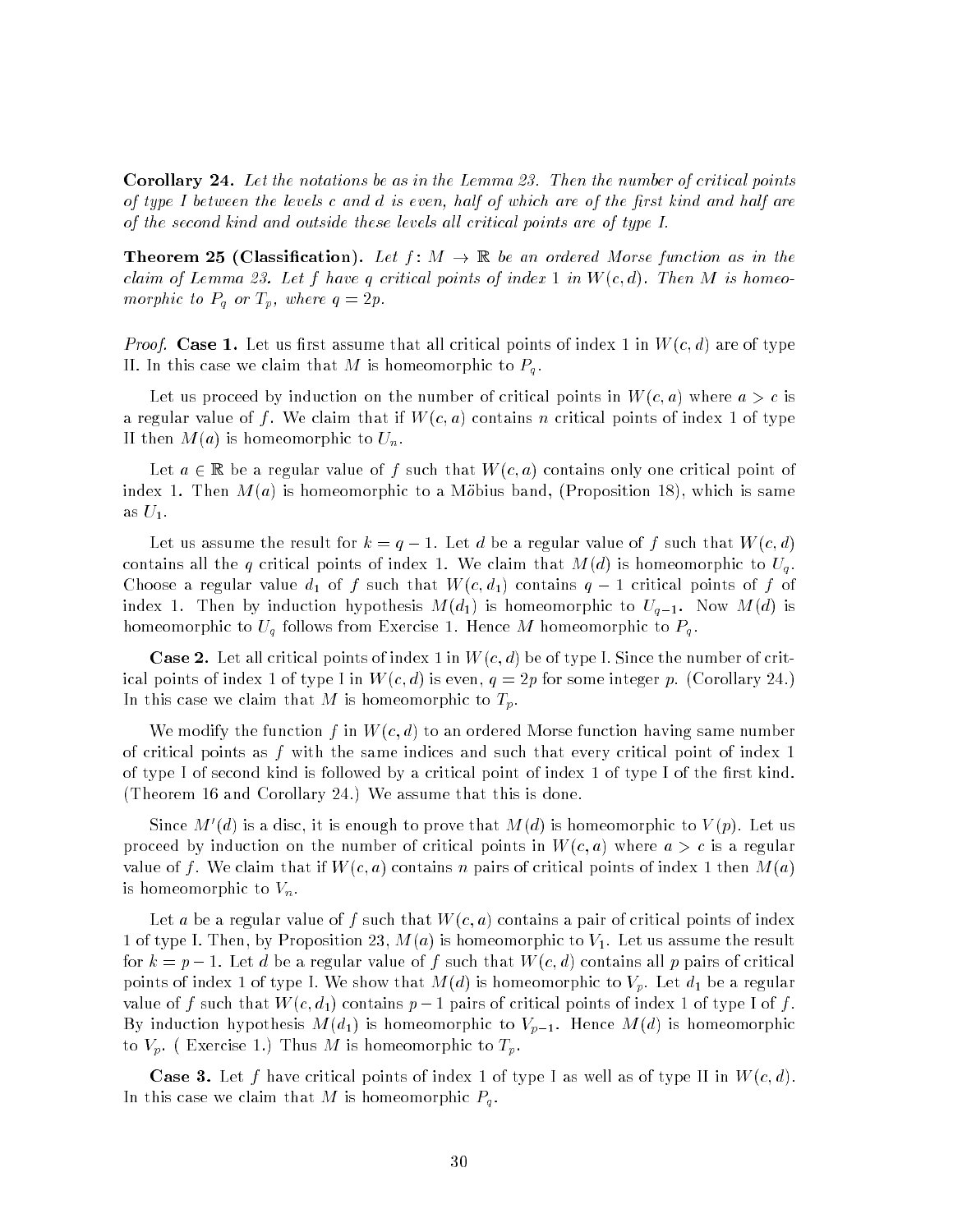There exists an integer  $k, 2k < q$  such that f has  $2k$  critical points of index 1 of type I in  $W(c, d)$ . (Corollary 24.) The remaining critical points of f of index 1 are of type II. We modify f in W  $(c, a)$  to an ordered Morse function g such that if  $Y, Y \in W(c, a)$  are critical points of index 1 of type I and type II respectively, then  $q(Y) < q(Y)$  . Further assume that every critical point of  $g$  of index 1 of type I of the second kind is followed by a critical point of type I of the first kind in  $W(c,d)$ . Let a be a regular value of g which separates critical points of type I and type II in  $W(c, d)$ . By case 1,  $M(a)$  is homeomorphic  $V_k$ . Similarly, by case 2, m (a) is nomeomorphic to  $U_{q-2k}$ . (Replace g by  $-g$ .) Hence M, which is obtained  $\Box$ by attaching  $M(a)$  to  $M(a)$ , is homeomorphic to  $T_k \# P_{a-2k} \simeq P_a$ . Proposition 21.)

**Theorem 26.** Let  $M$  be a compact surface with boundary. Let  $k$  be the number of boundary components of M. Then M is homeomorphic to either  $T_n$  with k holes or  $P_m$  with k holes for some integers m and n.

Proof. Since the boundary of a surface is a closed 1-manifold, each boundary component is a circle. Attach k discs along the boundary components. The resulting surface is a closed surface. By Theorem 25, the resulting surface is either  $T_n$  or  $P_m$ . □

#### A
knowledgement

The first author thanks the Department of Mathematics, University of Mumbai for the hospitality during the period in which this work was undertaken.

The se
ond author thanks the National Board for Higher Mathemati
s for its resear
h fellowship.

We thank Professor Akhil Ranjan for going through this article.

#### Referen
es

[1] Coddington & Levinson, Ordinary Differential Equations

[2] A. Gramain, *Topologie des Surfaces*, Presses Universitarires de France (1971)

[3] Guillemin & Pollack, *Differential Topology* Prentice-Hall (1974)

[4] Hirsch, Differential Topology, GTM Series (33), Springer-Verlag

[5] S. Kumaresan, A Basic Course in Differential Geometry and Lie Groups, To be published

[6] W. S. Massey, Basic Course in Algebraic Topology, GTM Series (127), Springer-Verlag

[7] J. Milnor, *Morse Theory*, Annals of Math. Studies(51), 1963

#### Abhijit Champanerkar

Resear
h Fellow, Department of Mathemati
s, Columbia University, New York abhijit@math.columbia.edu

Ajit Kumar, Resear
h Fellow Department of Mathemati
s, University of Mumbai, Mumbai - 400 098, India ajitkumar@math.mu.ac.in